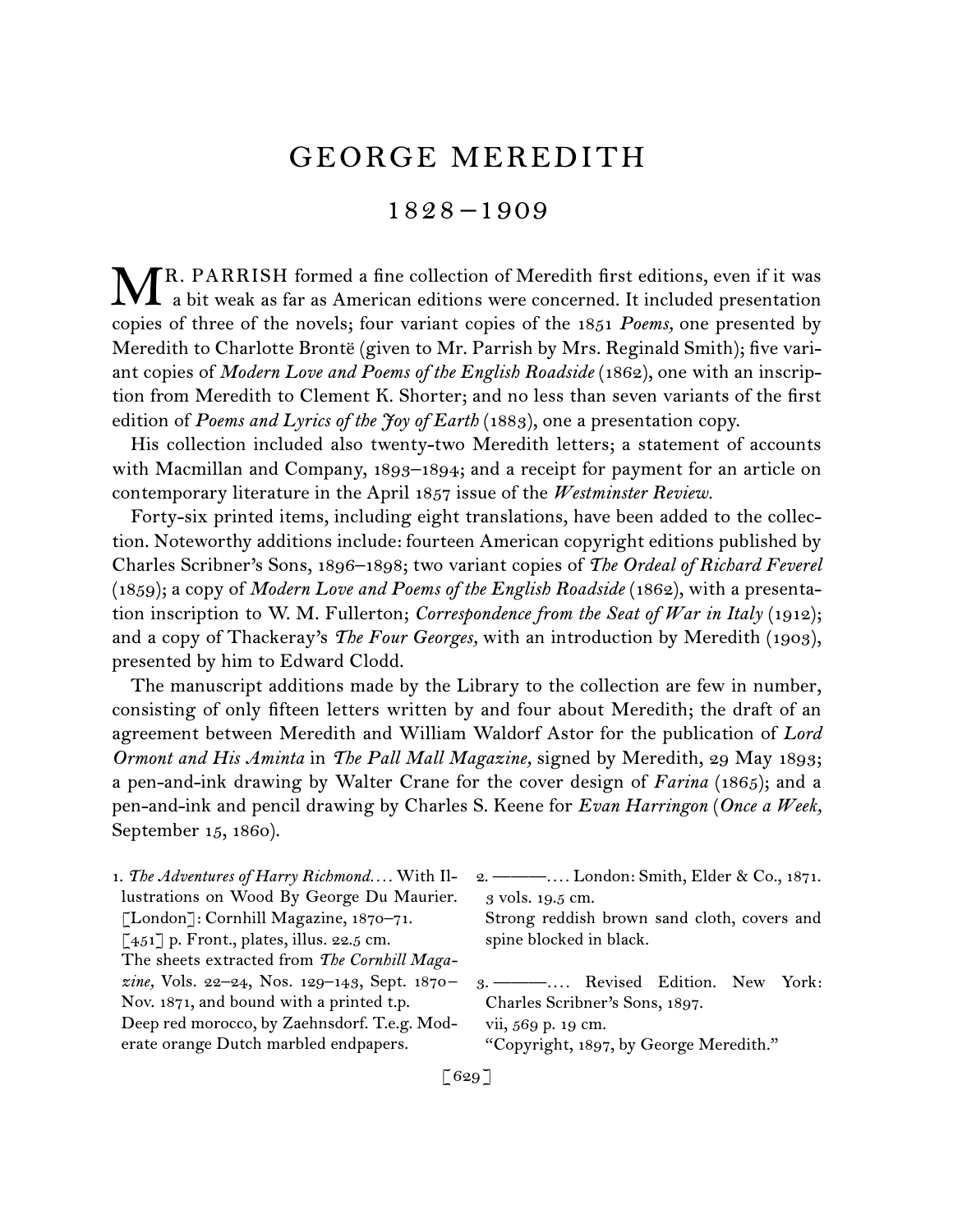American copyright edition; copyright April 16, 1897. Orange wrappers. 4. *The Amazing Marriage. . . .* Westminster: Archibald Constable and Co., 1895. 2 vols. 20 cm. Moderate olive green vertical rib cloth, front cover blocked in gold. Deckle edges. Bookplate of Edmund William Gosse in Vol. i. 5. *Autumn Even-Song.* In *Once a Week,* Vol. 1, No. 23, Dec. 3, 1859. London: Bradbury & Evans. Page 464. 25.5 cm. The above issue contained in the bound volume. Dark purplish blue bead cloth, front cover and spine blocked in blind and gold, back cover in blind. In READE collection. 6. *Ballads and Poems of Tragic Life. . . .* London and New York: Macmillan and Co., 1887. [7], 160 p. 18 cm. Blackish blue smooth cloth. Maidenhair patterned endpapers, black on grayish blue. Inscribed in pencil on recto of front flyleaf: Fred. H. Evans May '87. Bookplates of Frederick H. Evans and Edgar F. Leo. 7. *Beauchamp's Career. . . .* London: Chapman and Hall, 1876. 3 vols. 19 cm. Dark yellowish green diagonal fine rib cloth, front cover and spine blocked in black, back cover in blind. 8. Copy 2. 3 vols. in 1. 18.5 cm. Moderate reddish brown sand cloth, different blocking, in blind on covers, in gold on spine. 9. ———*. . . .* Copyright Edition*. . . .* Leipzig: Bernhard Tauchnitz, 1876. 2 vols. 16 cm. Lacks halftitles. Black morocco-embossed boards. Black sand cloth spine and corners. Sprinkled edges, brown. 10. ———*. . . .* Revised Edition. New York: Charles Scribner's Sons, 1897. vii, 527 p. 18.5 cm. "Copyright, 1897, by George Meredith." American copyright edition; copyright May 27, 1897. Orange wrappers. 11. *The Beggar's Soliloquy.* In *Once a Week,* No. 92, March 30, 1861. London: Bradbury and Evans. Pages 378–379. Illus. 24.5 cm. The illustration is by Charles Keene. Pale orange yellow decorated wrappers; unstitched. 12. *Bibliography and Various Readings. . . .* London: Constable and Company Ltd, 1911. xii, 372 p. 22.5 cm. T.p. printed in black and red. Added t.p. for the bookset bound in at back: The Works of George Meredith. Volume xxxvi. "Bibliography," by Arundell Esdaile, p. [301]– 367. Grayish red silk. Yellowish white linen spine. T.e.g. 13. *The Call.* In *The Oxford and Cambridge Review,* No. 4, Midsummer Term, 1908. London: Archibald Constable & Co. Ltd. Pages 3–7. 24.5 cm. Vivid orange stiff wrappers. Printed slip calling attention to the poem pasted to outside front wrapper. Bookplate of John Quinn. 14. *The Case of General Ople and Lady Camper. . . .* New York: John W. Lovell Company [1890]. 126 p. 18.5 cm. Moderate reddish orange illustrated wrappers, printed in blue. On outside front wrap-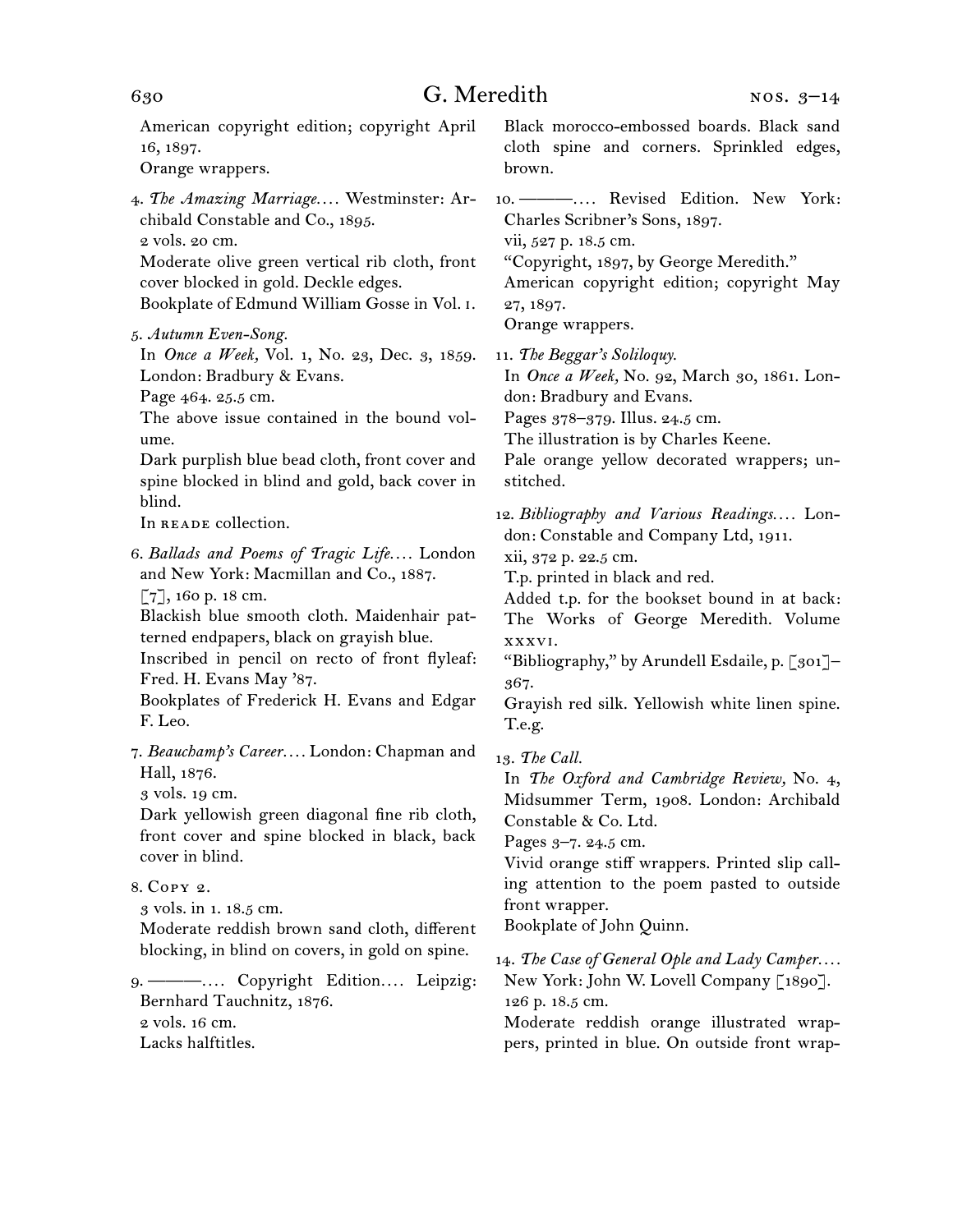# G. Meredith 631

per: Lovell's Westminster Series. No. 3. Adverts. on inside front and inside and outside back wrappers.

15. *Celt and Saxon. . . .* London: Constable and Company Ltd, 1910.

vi, 297 p. 19.5 cm.

Deep red vertical rib cloth, spine blocked in gold.

16. ———*. . . .* New York: Charles Scribner's Sons, 1910.

vi, 266 p. 19.5 cm.

Dark red vertical rib cloth, with on front cover an ornament blocked in gold and lettering in gold on a deep red background, spine blocked in gold.

In *Chambers's Edinburgh Journal,* New Series, Part 67, No. 288, July 7, 1849. Edinburgh: William and Robert Chambers. Page 16. 26 cm. Pale green wrappers.

18. *George Meredith's "Chillianwallah."* [New York, 1909.]

 $\lceil 13 \rceil$  leaves. 22.5 cm.

Cover title.

Verso of each leaf is blank.

"One hundred and twelve copies printed at the Marion Press Jamaica Queensborough New York 1909. This copy is No.  $\lceil$  in manuscript: $\rceil$  9." "Note" by William E. Comfort, leaves  $\lceil 1-6 \rceil$ . Grayish blue wrappers. Deckle edges.

19. *Concession to the Celt.*

In *The Fortnightly Review,* No. 238, New Series, Oct. 1886. London: Chapman and Hall, Limited.

Pages 448–451. 25.5 cm.

Pale orange yellow wrappers.

Inscription on outside front wrapper: With The Editor's Compliments.

Note tipped into case: […] given me by Frank Cole, George Meredith's servant for many years […]. John Drinkwater.

20. *The Contributions of George Meredith to The Monthly Observer, January –July 1849.* Edited by Maurice Buxton Forman. Edinburgh: Printed for Private Circulation, 1928.

45 p., 1 leaf. Front. 21 cm.

"Printed for M. Buxton Forman, Pretoria. Edition limited to Thirty-five Copies."

Light grayish yellowish brown wrappers. Deckle edges.

Inscribed on inside front wrapper: To M. L. Parrish with all good wishes from M. Buxton Forman Pretoria, S. Africa. 31 Dec. 1928.

21. *Correspondence from the Seat of War in Italy. . . .* For Private Circulation [Printed by T. and A. Constable], [1912].

2 prel. leaves, p. 163–213. 22.5 cm.

Comprises pages removed from Vol. 23 of Constable's Memorial Edition with special printed t.p.

Red buckram. Printed yellow paper label on spine.

Pasted on inside front cover is a card with multigraphed text reading as follows: These Letters to the "Morning Post" were specially made up for the Staff College into one Volume by Mr. William Meredith, younger son of the Author, in February, 1912, from odd volumes of the collected Editions of his Father's works, in which alone they otherwise appear in print. Six copies only were thus formed, "For private circulation", and of these the Staff College possesses five.

Stamp of Staff College Library on free front endpaper (over-stamped "Cancelled") and on halftitle.

#### 22. *The Crown of Love.*

In *Once a Week,* Vol. 2, No. 27, Dec. 31, 1859. London: Bradbury & Evans.

Page 10. Illus. 25.5 cm.

The illustration is by John E. Millais.

The above issue contained in the bound volume.

<sup>17.</sup> *Chillianwallah. . . .*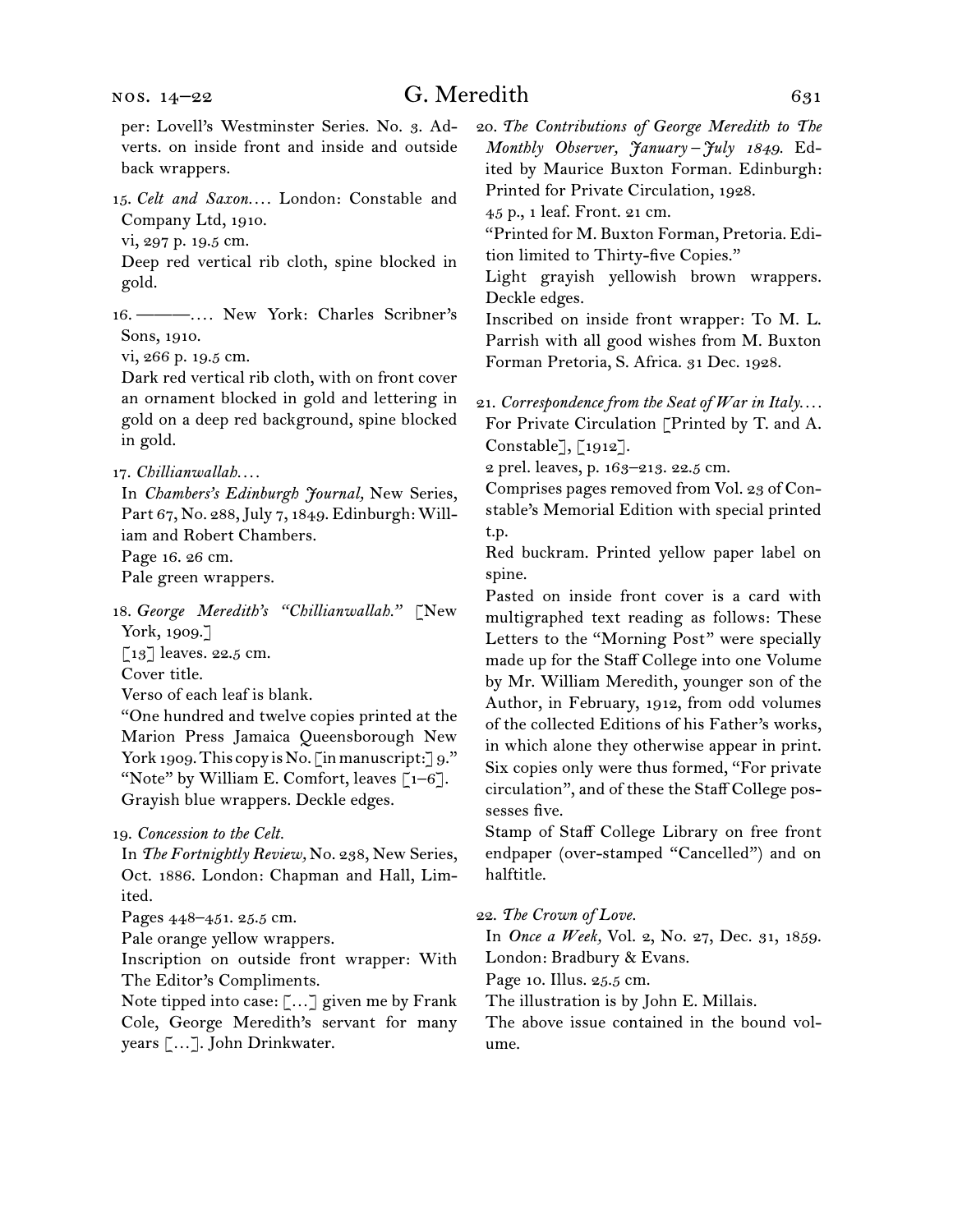Dark purplish blue bead cloth, front cover and spine blocked in blind and gold, back cover in blind.

23. Diana of the Crossways. A Novel.... Considerably Enlarged from "The Fortnightly Review"*. . . .* London: Chapman and Hall Limited, 1885.

3 vols. 19 cm.

Moderate reddish brown smooth cloth, blocked in black.

24. … ———*. . . .* New York: Harper & Brothers [1885].

76 p. 30 cm.

Cover title. At head of title: Harper's Franklin Square Library. Number 468. [May 22, 1885.] No wrappers; stapled.

Adverts.,  $\lceil 4 \rceil$  p. at back.

Stamped on t.p.: Library of Congress Copyright May 20 1885.

25. *Diana of the Crossways. . . .* New York: George Munro [1885].

 $\lceil 3 \rceil$ –106 p. 18 cm.

Pale orange yellow decorated wrappers, printed in orange and black. Numbered list of works in "The Seaside Library.—Pocket Edition" begins on inside front wrapper, is continued on two pages preceding t.p. (numbered  $3-4$ ), continued on inside back wrapper and concluded on outside back wrapper. On outside front wrapper: The Seaside Library. Pocket Edition. No. 350.

Adverts., [6] p. at back.

26. … ———*. . . .* New York: George Munro  $\lceil 1885 \rceil$ .

29 p. 31 cm.

Cover title. At head of title: The Seaside Library. Vol. 96, No. 1944. January 30, 1885. No wrappers; stitched.

"The Seaside Library," [3] p. at back.

ix p., 1 leaf, 415 p. Front. 20 cm.

The frontispiece is an engraving of "Crossways Farm" signed with the initials W.M.M. Very deep red vertical rib cloth, with a scroll-

work design on front cover blocked in blind at upper left, inside this a square with the monogram GM blocked in gold, back cover blocked in blind, spine blocked in gold. Lacks free front endpaper.

"New Publications,"  $\lceil 4 \rceil$  p. at back.

With a long inscription in the hand of Arthur Symons on both sides of the halftitle, quoting reviewers of Meredith.

Bookplate with an elaborate coat of arms and the motto "Malo mori quam foedari."

28. ———*. . . .* Revised Edition. New York: Charles Scribner's Sons, 1897.

ix p., 1 leaf, 415 p. 19 cm.

"Copyright, 1897, by George Meredith."

American copyright edition; copyright July 10, 1897.

Orange wrappers.

29. *Dusk in the Valley.* [Words by] George Meredith. [Music by] Liza Lehmann. [New York]: G. Schirmer, Inc., c1922.

Page [1], decorated t.p., printed in blue and brown: Liza Lehmann. Three Songs For Low Voice. [The other two songs are not included.] Page  $\lceil 2 \rceil$ , blank. Pages  $3-7$ , words and music. Page [8], blank except for publisher's device. 30 cm.

Caption title from p. 3.

Unbound; unstitched.

30. *The Egoist. A Comedy in Narrative. . . .* London: C. Kegan Paul & Co., 1879.

3 vols. 19.5 cm.

Moderate olive brown fine diaper cloth, blocked in black.

Adverts., [2] p. at back of Vol. i. "Publications," dated 10.79., 32 p. at back of Vol. ii.

31. *The Egoist: A Comedy in Narrative. . . .* New York: Harper & Brothers, 1879.

<sup>27.</sup> *Diana of the Crossways. A Novel. . . .* Revised Edition. Westminster: Archibald Constable & Co., 1897.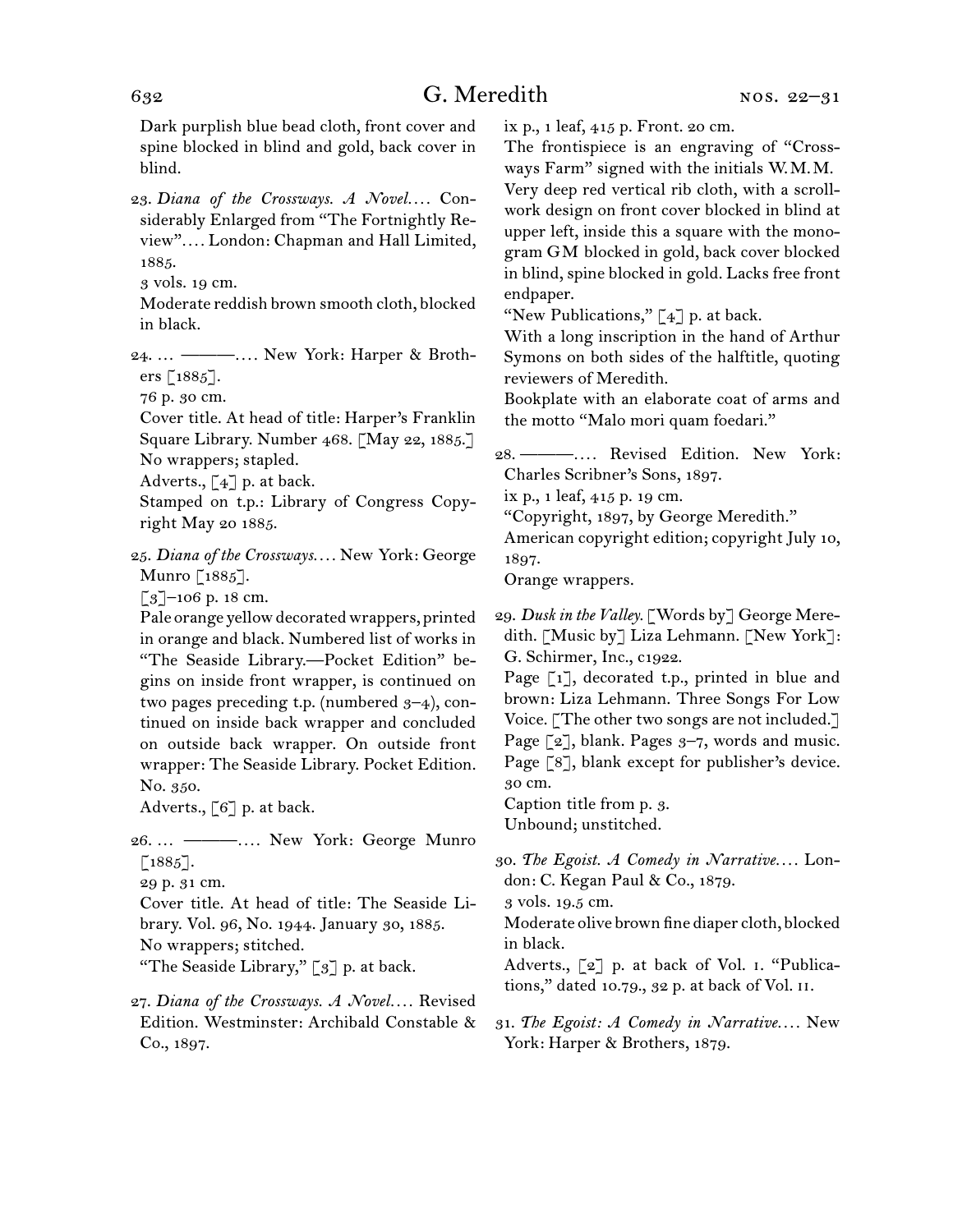#### nos. 31–39

# G. Meredith 633

101 p. 28 cm. Caption title. At head of title: Franklin Square

Library. Number 90. November 28, 1879. No wrappers; stapled. Adverts.,  $\lceil 3 \rceil$  p. at back. Stamped on p. [1]: Library of Congress Copy-

right No. [in pencil:] 5839 [stamped:] 1879.

32. ———*. . . .* Revised Edition. New York: Charles Scribner's Sons, 1897. vii, 523 p. 19 cm.

"Copyright, 1897, by George Meredith." American copyright edition; copyright June 17, 1897. Orange wrappers.

#### *The Egoist. French*

33. … *L'Égoiste.* Traduit de l'anglais par Maurice Strauss. Paris: Charles Carrington, 1904. 2 prel. leaves, 869, [1] p. 19 cm.

Very pale green wrappers. Adverts. on outside back wrapper.

34. *The Egoist.* From the Novel by George Meredith. Arranged for the stage by George Meredith and Alfred Sutro. London: Privately Printed by Clement Shorter, January 1920.

134 p., 1 leaf. 25.5 cm.

"Of this book thirty copies have been privately printed*. . . .*" Signed in manuscript: No 18 Clement Shorter.

Medium gray wrappers. Paper label on spine. Deckle edges.

Unopened.

Bookplate of Jerome Kern.

35. *Emilia in England. . . .* London: Chapman & Hall, 1864.

3 vols. 20 cm.

Also published under title: *Sandra Belloni.*

Deep purplish blue diagonal wide bead cloth, blocked in blind.

Inscribed by Meredith on t.p. of Vol. i: Rev. Augustus Jessopp from his friend George M.

*Emilia in England*

36. *Sandra Belloni; Originally Emilia in England. . . .* New Edition. London: Chapman and Hall Limited, 1886.

vii, 462 p. 20 cm.

Running title: Emilia in England.

Dark grayish olive smooth cloth.

Adverts., Jan. 1886, [2] p. at back.

Inscribed by Meredith on t.p.: To Gilbert of the Clan Farquhar. George Meredith.

Portion of envelope addressed by Meredith to Farquhar at the Garrick Club, July 9, 1891, pasted onto pastedown front endpaper.

Inscription on front cover: Gilbert Farquhar

53 Mortimer Rd.

Bookplate of Jerome Kern.

37. *Sandra Belloni. Originally Emilia in England. . . .* Revised Edition. New York: Charles Scribner's Sons, 1897.

vii, 492 p. 19 cm.

"Copyright, 1896, by George Meredith."

American copyright edition; copyright January 16, 1897.

Orange wrappers.

38. *An Essay on Comedy and the Uses of the Comic Spirit. . . .* Westminster: Archibald Constable and Company, 1897.

105, [1] p. 19.5 cm.

Running title: The Idea of Comedy.

"This Essay was first published in 'The New Quarterly Magazine' for April 1877." Moderate brown buckram. Bevelled boards. Adverts., [6] p. at back.

#### *An Essay on Comedy. French*

39. … *Essai sur la Comédie, De l'idée de comédie et des exemples de l'esprit comique.* Précédé d'une introduction par Arthur Symons. Traduits par Henry-D. Davray. Paris: Société du Mercure de France, 1898.

134 p., 3 leaves. 18.5 cm.

Light yellow wrappers, with the staff of Mer-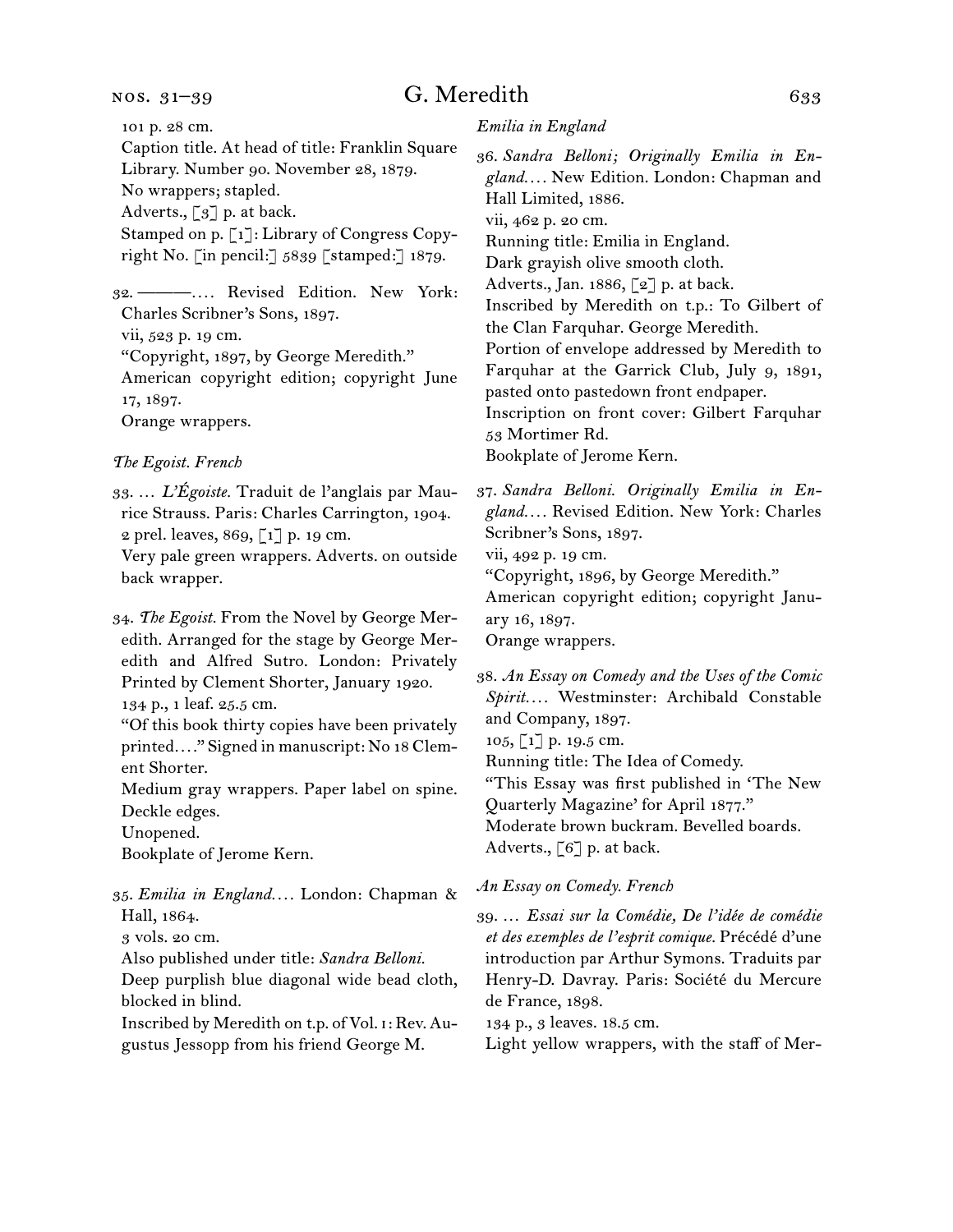cury printed in yellow on outside front wrapper. Adverts. on outside back wrapper.

"Editions du Mercure de France," [4] p. on light orange paper at back.

Inscribed on flyleaf is a paragraph quoted from p. 96 of this edition, and beneath this: 22 Janvier 1918. Vingt ans après! Henry. D. Davray, qui osa juvénilement traduire cet essai parfait. In a book-shaped brown buckram case with large square bookplate with a circular medallion of a symbolic landscape and around this the motto "Malo mori quam foedari."

40. *Evan Harrington; or, He Would Be a Gentleman. . . .*

In *Once a Week,* Vols. 2–3, Nos. 33–68, Feb. 11– Oct. 13, 1860. London: Bradbury & Evans.

Pages 133–142, 155–160, 177–184, 199–204, 221–226, 243–247, 265–270, 287–297, 309–316, 331–335, 353–356, 375–379, 403–408, 431– 438, 459–464, 487–494, 515–518, 543–547,  $571-577, 599-604, \lfloor 1 \rfloor -5, 29-33, 57-63, 85-91,$ 113–118, 141–146, 169–174, 197–201, 225–232, 253–258, 281–285, 309–312, 337–341, 365–370, 393–396, 421–425. Illus. 25.5 cm.

The illustrations are by Charles Keene.

The above issues contained in the bound volumes.

Dark purplish blue bead cloth, front cover and spine blocked in blind and gold, back cover in blind.

41. ———*. . . .* New York: Harper & Brothers, 1860.

491 p. 20 cm.

Grayish green morocco cloth, covers blocked in blind, spine blocked in blind and gold. Adverts.,  $\lceil 12 \rceil$  p. at back.

42. Copy 2.

Dark reddish brown horizontal cord cloth, same blocking in blind and gold. Adverts. as above.

43. Copy 3.

Moderate reddish brown horizontal cord cloth, same blocking in blind and gold.

Adverts. as above. Bookplate of Stephen G. Williams.

44. *Evan Harrington. . . .* London: Bradbury & Evans, 1861.

3 vols. 20.5 cm.

Grayish red bead cloth, covers and spine blocked in blind.

"New Works," [2] p., and "Works Published," Jan. 1861, 12 p., at back of Vol. iii.

Bookplates of Frederick Locker and Edwin B. Holden.

45. Copy 2.

Vol. i: grayish red bead cloth.

Vols.  $II$ - $III$ : grayish red horizontal cord cloth. All vols. blocked in blind as Copy 1.

"New Works," [2] p. as above, and "Works Published," Dec. 1860, 12 p. at back of Vol. iii.

Bookplate of Stephen C. Williams.

46. *Evan Harrington. A Novel. . . .* Revised Edition. New York: Charles Scribner's Sons, 1896.

vii, 472 p. 19 cm.

"Copyright, 1896, by George Meredith."

American copyright edition; copyright December 1, 1896.

Orange wrappers.

Inscription in pencil on inside back wrapper: 2681 12.9.96/h.lx. Ten copies printed & published simultaneously with the English edition in order to secure copyright. Type distributed.

47. *Farina: A Legend of Cologne. . . .* London: Smith, Elder, & Co., 1857.

 $\lceil 3 \rceil$ , 244 p. 20.5 cm.

Brilliant yellowish green horizontal cord cloth, covers blocked in blind, spine blocked in gold. "New and Standard Works," July 1857, 16 p. at back.

Penciled signature of Sophia Johnson on free front endpaper.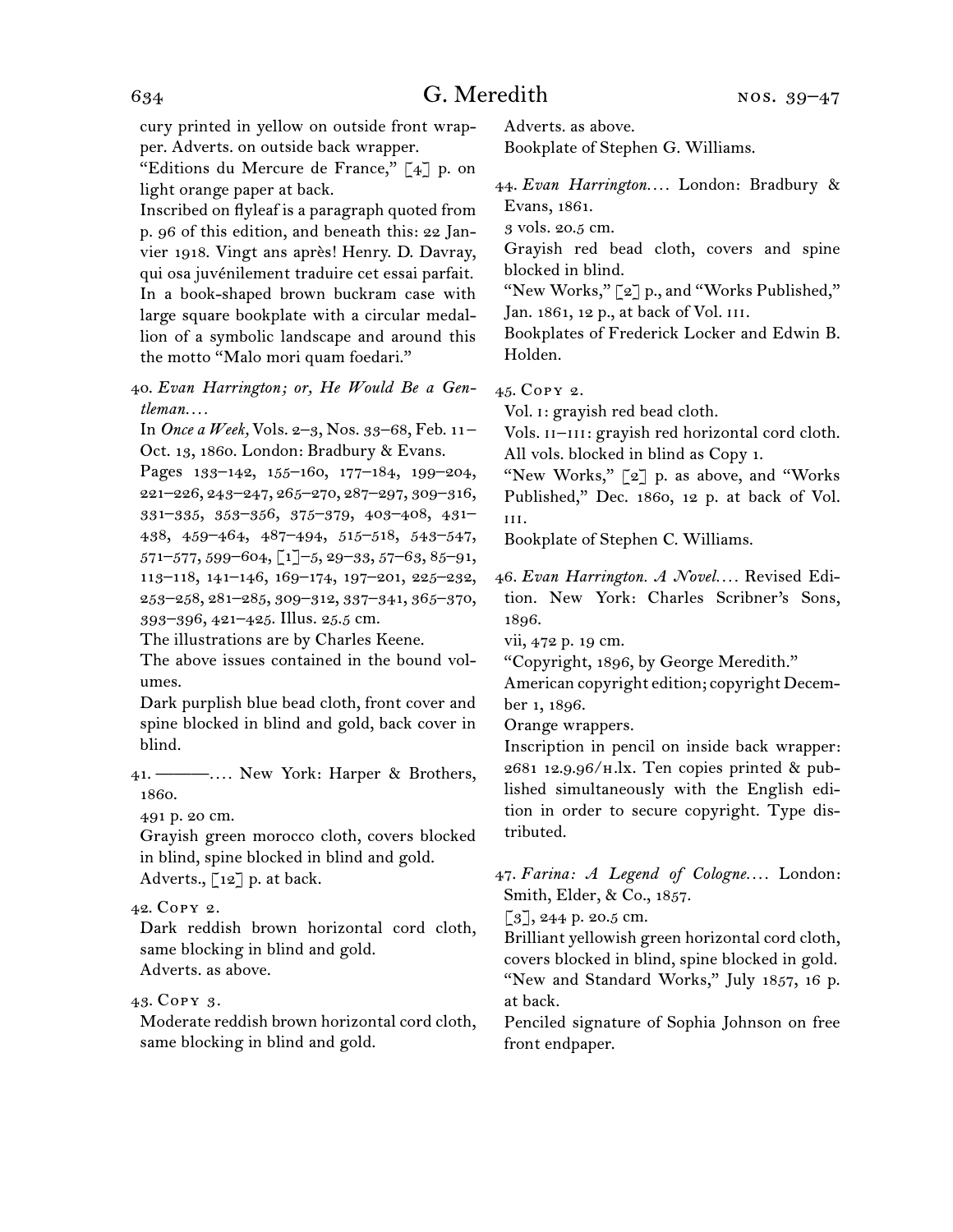48. ———*. . . .* [London]: Smith, Elder, & Co., 1865.

Illustrated t.p. by Walter Crane.

Orange illustrated wrappers. T.p., without date, reproduced on outside front wrapper. At head of outside front wrapper: Monthly Volume of Standard Authors. Adverts. on outside back wrapper. Bound in brown morocco, tooled in gold. A.e.g.

Adverts., [8] p. at back.

49. *Florilège de George Meredith; Pensées Cueillies aux Romans et aux Poèmes.* Par Charles-Marie Garnier avec un portrait de l'auteur dessiné et gravé sur bois par J.-L. Perrichon. Paris: Claude Aveline, 1925.

xi, 104 p., 1 leaf. Port. 16.5 cm.

T.p. printed in black and red.

No. 286 of 1500 copies on papier vélin.

Moderate yellowish brown wrappers, printed in black and red. Deckle edges.

Inscribed on front flyleaf: Messieurs Archibald Constable hommage de gratitude de Ch M Garnier.

50. *The Gentleman of Fifty and the Damsel of Nineteen. The Sentimentalists. . . .* [Printed by T. and A. Constable, Printers to His Majesty at the Edinburgh University Press], [1920?]. 1 prel. leaf, pages 377–466. 19 cm. Cover title.

"According to William Maxse Meredith 'only twelve copies have been preserved' of these sheets 'inadvertently printed off' for the popular standard edition of Meredith's works."— Cataloguing by Yale University, based on a letter in its collection: *The National Union Catalog: Pre-1956 Imprints,* Vol. 377, p. 79. Grayish yellow green flexible buckram. Paper label on front cover, printed in green.

51. *The George Meredith Birthday Book.* Selected and Arranged by D. M. Westminster: Archibald Constable & Co. [1898]. [305] p. 16 cm.

Edited by Meredith's daughter-in-law, Daisy Elliot Meredith.

Moderate yellow green buckram, front cover and spine with rows of flowers blocked in dark olive, and with other flowers blocked in gold. T.e.g.

52. Copy 2.

17.5 cm.

Printed in black and red throughout.

Light brown silk over flexible boards, the fore edges overlapping to enclose the pages of the book, with Meredith's signature blocked in gold on front cover. Yellow silk ties (mostly missing). T.e.g. Light yellow endpapers, with varicolored hair-vein marbling.

Tipped in on recto of blank leaf preceding halftitle is an engraved sheet headed "2, Whitehall Gardens, Westminster": With the Author's Compliments. "Mrs W M Meredith's" has been written above "the Author's," which has been lined out. At the bottom of the sheet is written: To Mrs Charles Scribner.

53. *George Meredith on John Morley.* Glasgow University Rectorial Election 1902. Winchester: Printed, with Mr W. M. Meredith's permission, for Maurice Buxton Forman, at Mr Blakeney's Private Press, 1936.

 $[4]$ -p. leaflet, with title on p.  $[1]$  and a letter from Meredith to John Bain, Esq., October 6, 1902, on p. [3]; p. [2] and [4], blank. 19 cm. Inscription on sheet of writing paper laid in: With Mr Buxton Forman's kind regards. (Only 15 copies printed).

54. *The Head of Bran.*

In *Once a Week,* Vol. 2, No. 32, Feb. 4, 1860. London: Bradbury & Evans.

Pages 131–132. Illus. 25.5 cm.

The illustration is by John E. Millais.

The above issue contained in the bound volume.

Dark purplish blue bead cloth, front cover and spine blocked in blind and gold, back cover in blind.

<sup>248</sup> p. 17.5 cm.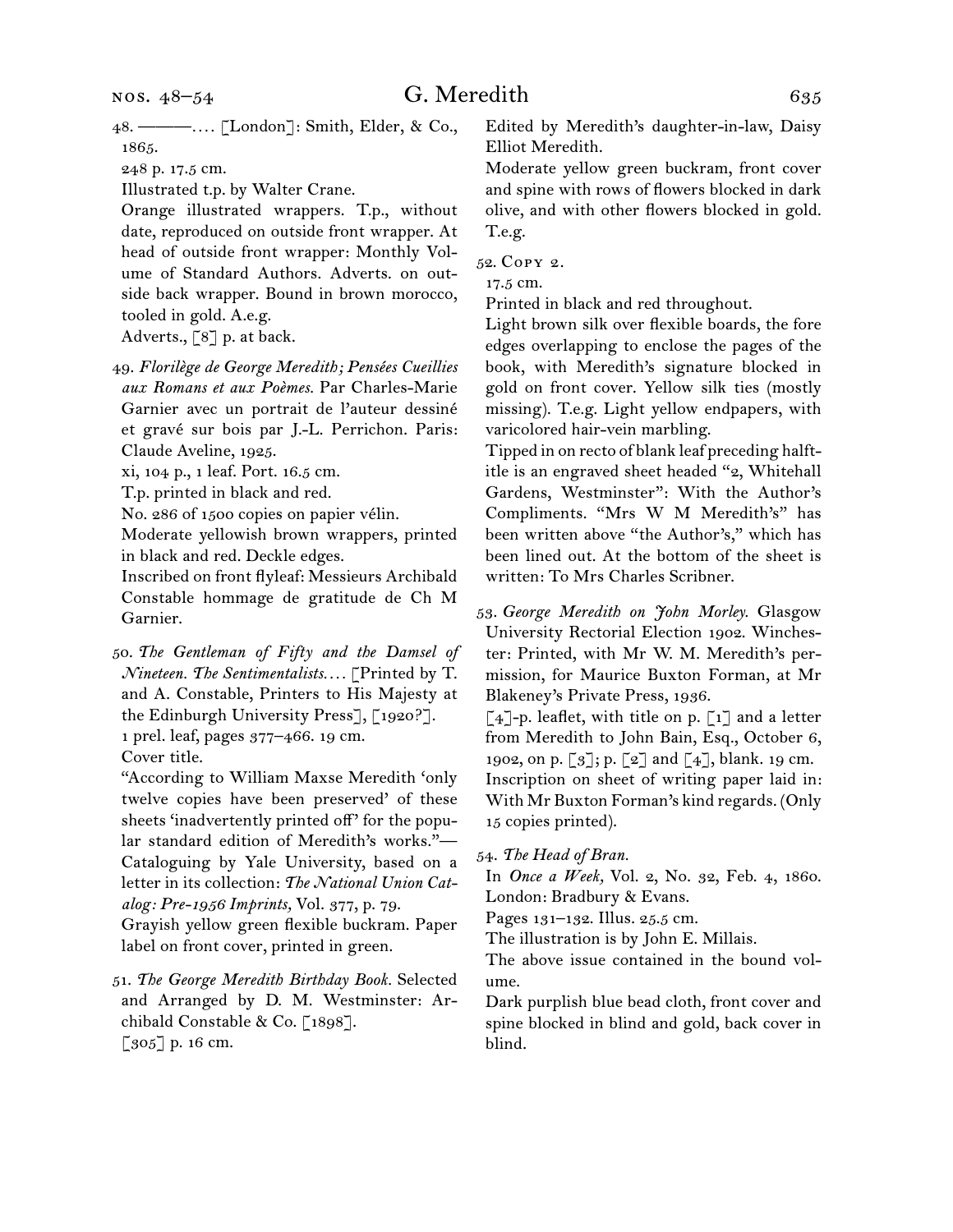$\left[\frac{5}{2}\right]$ –140 p. 12 cm.

Light grayish yellowish brown wrappers, printed in black and red. On outside front wrapper: Harper's Half-Hour Series. [22.] Adverts. on outside back wrapper.

"Harper's Half-Hour Series," p. [1]-4 at front. Adverts.,  $\lceil 4 \rceil$  p. at back.

56. Copy 2.

Moderate olive green diagonal fine rib cloth; blocking in black and red matches outside front wrapper of Copy 1, publisher's monogram blocked in black on back cover. Adverts. as above.

57. *Hymne a la Couleur. . . .* Traduction de André Fontainas.

In *Poésie,* Vol. 5, Nos. 34–36, Automne, 1909. Castres.

Pages [209]–212. 16.5 cm.

White wrappers, printed in green.

Inscribed on p. [209]: à M. Buxton Forman hommage du traducteur AF 23–3–14.

58. *Jump-to-Glory Jane. A Poem. . . .* London, 1889.

15 p. 18 cm.

"The following poem appeared in 'The Universal Review' for the 15th of October 1889. The present issue, privately printed for friends, consists of fifty copies only." White wrappers.

59. *Jump to Glory Jane. . . .* Edited and Arranged by Harry Quilter. With Forty-four Designs Invented, Drawn, and Written by Lawrence [*sic*] Housman. London: Swan, Sonnenschein & Co., 1892.

28, 36 p. Front., plates, illus. 19.5 cm.

"This Edition is limited to an issue of 1,000 copies … and a special issue of 100 copies on Van Gelder paper, bound in vellum and gold." Yellowish white parchment paper boards, with three views of Jane blocked in red on front cover. T.e.g.

60. Copy 2. On Van Gelder paper.

Vellum, blocked as above but in gold. T.e.g.; fore and bottom edges deckled. With fore edge guard.

Inscription on verso of free front endpaper: no. 69 Swan Sonnenschein & Co.

61. Copy 3.

As Copy 2. Not numbered. With fore edge guard.

Inscribed on free front endpaper: With the Author's Compts. October 12th 1892.

Bookplate designed by R Lalique with the name Emilie, and bookplate of William F. Gable.

62. *Last Poems. . . .* London: Constable & Company Ltd., 1909. 62 p., 1 leaf. 19.5 cm.

Light brown buckram.

63. ———*. . . .* New York: Charles Scribner's Sons, 1909.

64 p. 19 cm.

Blackish blue fine buckram, with author's signature blocked in gold on front cover. T.e.g.; fore edges deckled.

64. *The Last Words of Juggling Jerry.*

In *Once a Week,* Vol. 1, No. 10, Sept. 3, 1859. London: Bradbury & Evans.

Pages 189–190. Illus. 25.5 cm.

The illustration is by Hablot K. Browne.

The above issue contained in the bound volume.

Dark purplish blue bead cloth, front cover and spine blocked in blind and gold, back cover in blind.

In READE collection  $[\text{cr } 56]$ .

65. *Letters from George Meredith to Algernon Charles Swinburne and Theodore Watts-Dunton.* Pretoria: Printed for Private Circulation, 1922. 19, [1] p. 22.5 cm.

"Printed … for M. Buxton Forman*. . . .* Edition limited to Thirty Copies."

Light gray wrappers. Deckle edges.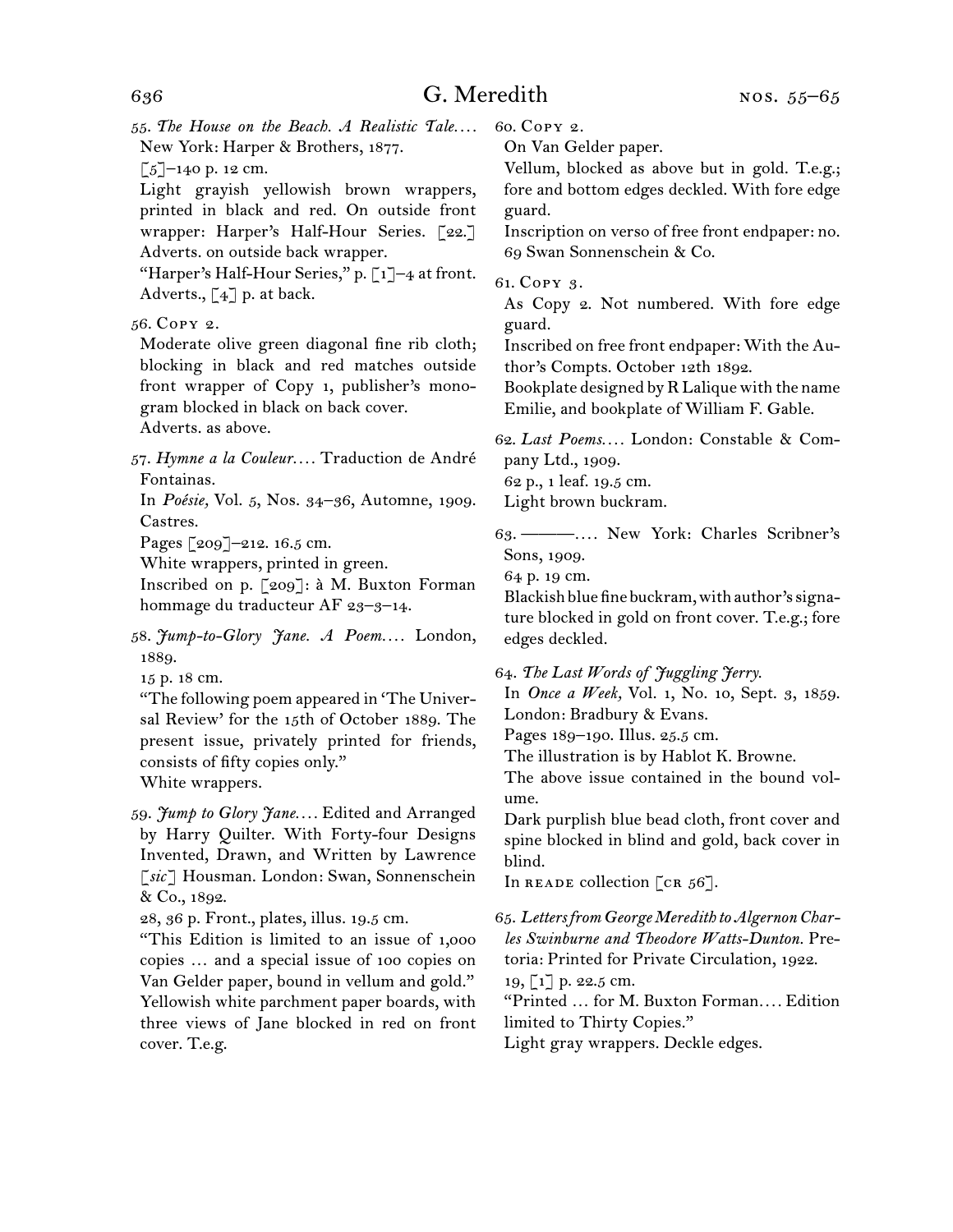# G. Meredith 637

66. *Letters from George Meredith to Edward Clodd and Clement K. Shorter.* London: Printed for Private Circulation, 1913.

39, [1] p. 19 cm.

"Printed for Thomas J. Wise*. . . .* Edition limited to Thirty Copies."

Dark purplish red wrappers.

Inscribed on halftitle: James Milne: with warm regard. Edward Clodd. Aldeburgh Xmas Day/13.

67. *Letters from George Meredith to Richard Henry Horne.* Cape Town: Printed for Private Circulation, 1919.

15, [1] p. 21.5 cm.

"Printed for M. Buxton Forman. Edition limited to Thirty Copies."

Light yellowish green wrappers. Deckle edges.

68. *Letters from George Meredith to Various Correspondents.* Pretoria: Printed for Private Circulation, 1924.

23, [1] p. 23 cm.

"Printed for M. Buxton Forman. Edition limited to Thirty Copies."

Light greenish blue wrappers. Deckle edges.

Inscribed on inside front wrapper: To Mr. M. L. Parrish with kind regards from M. Buxton Forman Pretoria 30. i. 1927.

69. *Letters of George Meredith.* Collected and Edited by His Son.... London: Constable and Company Ltd, 1912.

2 vols. (vi p., 1 leaf, 328; [4], [329]–652 p.). Fronts., [2] plates. 22 cm.

Edited by William M. Meredith.

Dark yellowish green vertical rib cloth, with Meredith's monogram blocked in gold on front cover. T.e.g.

70. *The Letters of George Meredith.* Edited by C. L. Cline*. . . .* Oxford: At the Clarendon Press, 1970.

3 vols. (xlii, 555, [1]; xxvii, 557–1150 p., 1 leaf; xxxii, 1151–1786 p., 1 leaf). 22.5 cm.

Dark red smooth cloth, spine blocked in gold.

71. *The Letters of George Meredith to Alice Meynell with annotations thereto 1896–1907.* London and San Francisco: The Nonesuch Press, 1923. 104 p. 24 cm.

T.p. printed in black and orange.

"This Edition is limited to 850 copies, on Ingres paper, for England and America, of which 780 are for sale*. . . .* This is number [in manuscript:] 197."

Moderate brown boards. Olive buckram spine. Deckle edges.

72. *Lord Ormont and His Aminta. A Novel. . . .* London: Chapman and Hall, Ld., 1894. 3 vols. 19 cm.

Very deep red morocco cloth, covers and spine blocked in black.

Inscribed on halftitle of Vol. i: D[aisy]. Meredith from W[illiam]. M[eredith]. June 21. 1894. On free front endpaper of Vols. ii and III: D. Meredith.

For a reference to this copy, see John Carter, *Binding Variants,* p. 140–141.

73. Copy 2.

Grayish olive green morocco cloth, same blocking in black. Imprint at foot of spine in a different font.

74. *Love in the Valley. . . .* Portland Maine: Thomas B Mosher, 1910.

vii, [1], 23, [1] p., 1 leaf. 15 cm.

T.p. printed in black and red. Initial letters printed in red.

"One hundred copies of this book printed on Japan vellum*. . . .*"

Yellowish white decorated parchment paper wrappers, outside front wrapper and spine printed in dark pink, over flexible boards.

75. … *Marian: Ein Mädchenbild.* Poem by George Meredith. German version by K.S. [Music by] Kurt Schindler. [New York]: G. Schirmer, c1912.

Outside front wrapper, printed in black and red, with title: Three English Songs*. . . .* Composed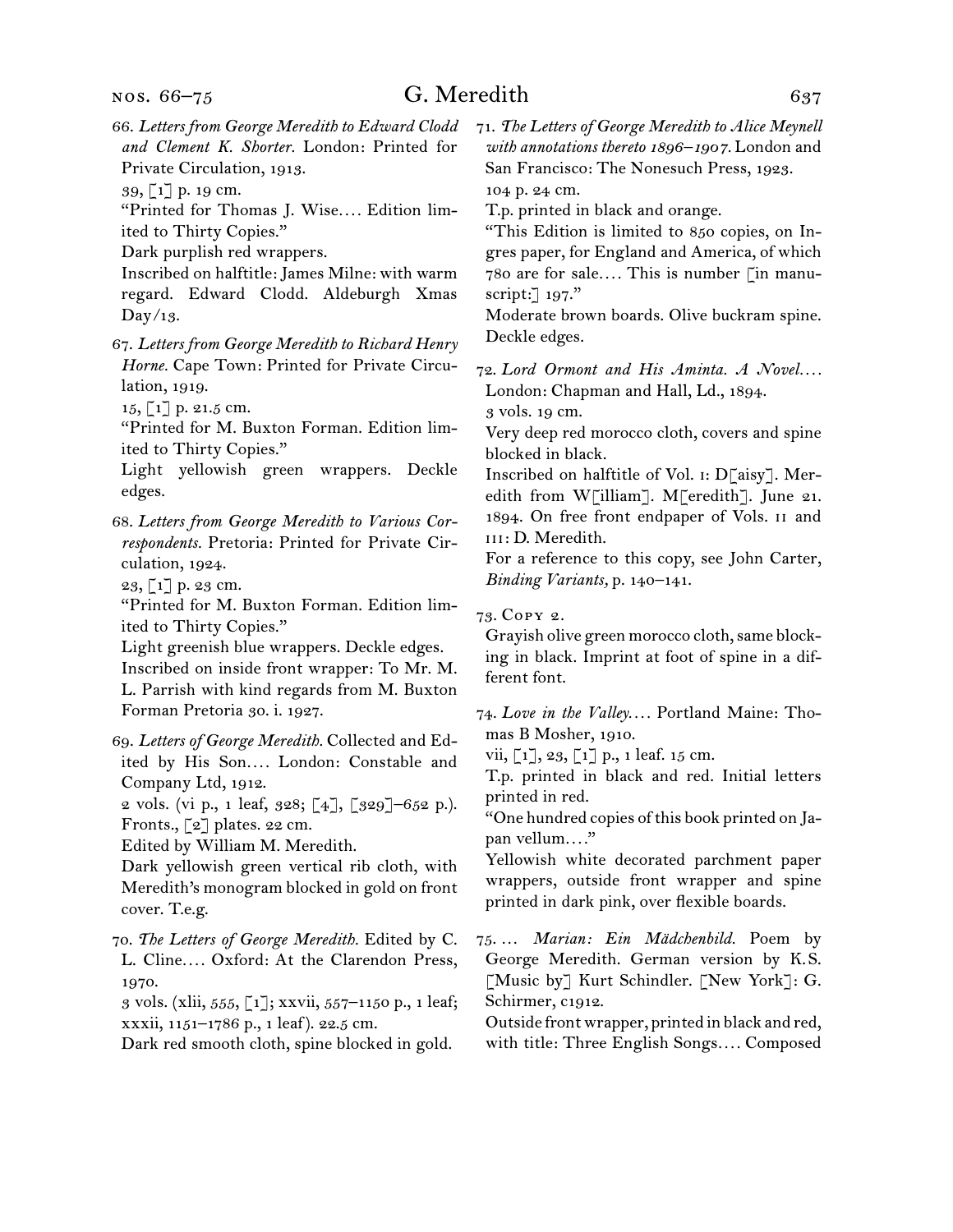for One Voice and Piano By Kurt Schindler. [The other two songs are not included.] Inside front wrapper, blank. Page [1], "Marian," the poem. Pages  $2-7$ , words in English and German, and music. Page [8], blank. Inside back wrapper, blank. Outside back wrapper, adverts. 35 cm.

Caption title from p. 2.

At head of title: Dedicated to Mrs. Frederick Edey.

Wrappers of same paper as text; unstitched.

In *Once a Week,* Vol. 3, No. 62, Sept. 1, 1860. London: Bradbury & Evans.

Page 276. Illus. 25.5 cm.

Signed: G.M.

The illustration is by John E. Millais.

The above issue contained in the bound volume.

Dark purplish blue bead cloth, front cover and spine blocked in blind and gold, back cover in blind.

77. *Milton. December 9, 1608: December 9, 1908.* [London, 1908.]

Poem, printed on p.  $\lceil 2-3 \rceil$  of a  $\lceil 4 \rceil$ -page leaflet. 25.5 cm.

Caption title.

Page [1]: The British Academy. The Tercentenary of Milton's Birth. Inaugural Meeting at the Theatre, Burlington Gardens, Tuesday, December 8, 1908 (The Eve of the Tercentenary). Lines by Mr. George Meredith, O.M., Written in honour of the occasion.

Page [4] blank.

Printed in black and red.

Without wrappers, as issued.

With a copy of the [4]-page program for the meeting.

78. *Miscellaneous Prose. . . .* London: Constable and Company Ltd, 1910.

 $\lbrack x \rbrack, 257, \lbrack 1 \rbrack$  p. 22.5 cm.

T.p. printed in black and red.

Added t.p. for the bookset bound in at back:

The Works of George Meredith. Volume xxxiv.

Grayish red silk. Pale yellow green linen spine. T.e.g.

79. *Modern Love. . . .* With Foreword by E. Cavazza. Portland Maine: Thomas B. Mosher, 1891.

 $\lbrack 7 \rbrack$ , xiv p.,  $\lbrack 52 \rbrack$  leaves. 21 cm.

T.p. printed in black and red.

The versos of the unnumbered leaves are blank.

"Only Four Hundred copies of this Small Paper Edition (Post 8vo.) have been printed.... No. [in manuscript:]  $385."$ 

Pale orange yellow parchment paper wrappers over boards, printed in black and red. Deckle edges.

Bookplate of John Quinn.

80. *Modern Love. A Reprint. To Which Is Added The Sage Enamoured and the Honest Lady. . . .* London and New York: Macmillan and Co., 1892.

3 prel. leaves, 107, [1] p. 18 cm.

Blackish blue smooth cloth. Maidenhair patterned endpapers, black on grayish blue.

81. ———*. . . .* London and New York: Macmillan and Co., 1894.

[9], 90 p., 1 leaf. 18.5 cm.

"The First Edition published by Macmillan and Co. was issued in 1892; Second Edition,  $1894.$ "

Blackish blue smooth cloth. Maidenhair patterned endpapers, black on grayish blue.

Inscribed on recto of front flyleaf: Vincent: O'Sullivan's book. 1894.

Bookplate of Charles Edmund Merrill Jr.

82. ———*. . . .* London and New York: Macmillan and Co., 1895.

 $\lceil 9 \rceil$ , 90 p., 1 leaf. 18 cm.

"The First Edition … 1892; Second Edition, 1894; Reprinted, 1895."

Dark yellowish green smooth cloth, spine blocked in gold. Bevelled boards. T.e.g.

<sup>76.</sup> *The Meeting.*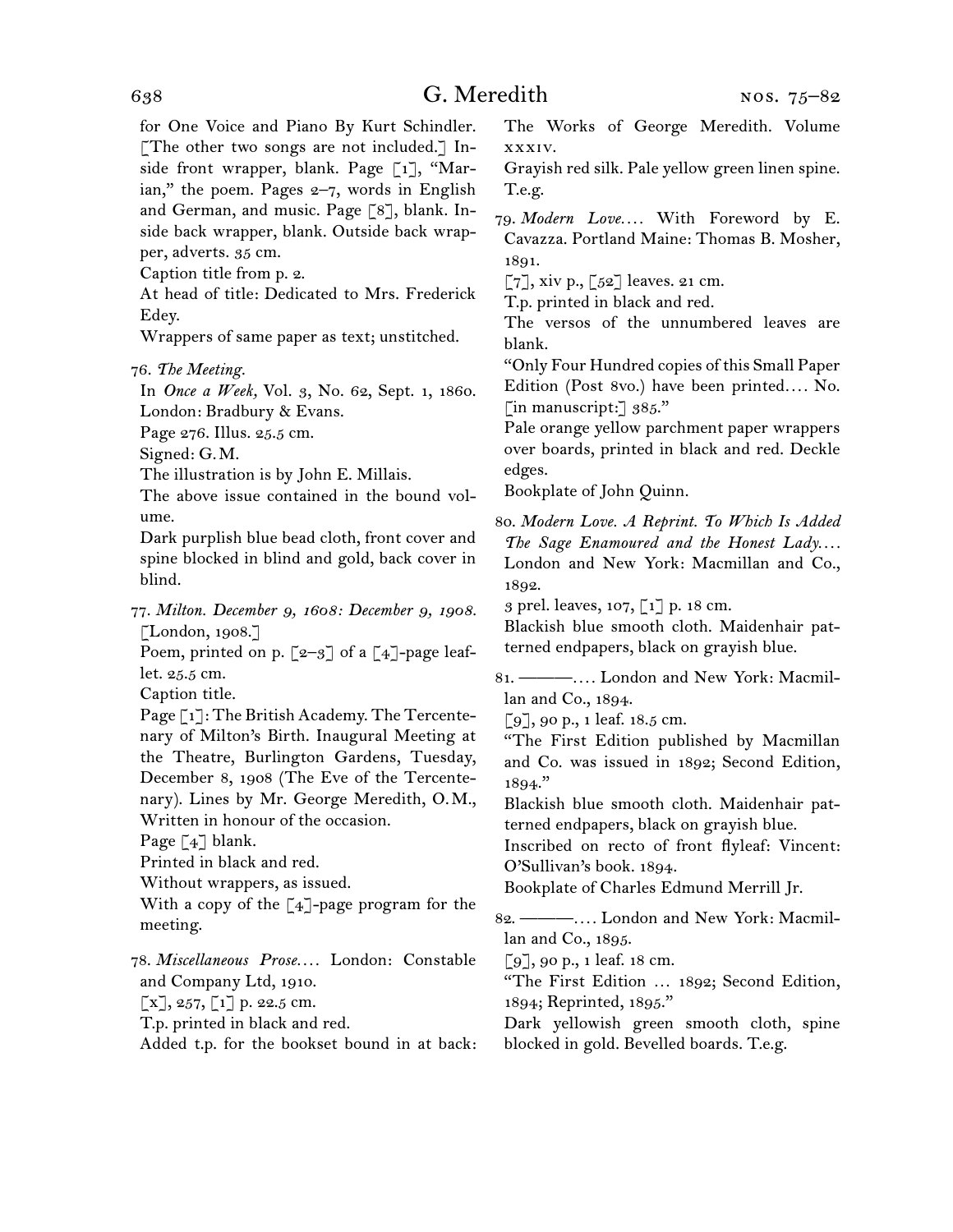- 83. *Modern Love. . . .* The Introduction by Richard Le Gallienne. New York: Mitchell Kennerley, 1909.
- [17], 50 p., 1 leaf. Front. 24.5 cm.

The frontispiece, a portrait of Meredith, is by Joseph Simpson; the decorations are by Frederic W. Goudy.

Gold and pale yellow decorated boards. Spine of loosely woven linen without any type of finish, dark pink. Label of the same cloth, with title blocked in gold, on front cover. T.e.g.; fore and bottom edges deckled.

84. *Modern Love and Poems of the English Roadside, with Poems and Ballads. . . .* London: Chapman & Hall, 1862. viii, 216 p. 18 cm.

Dark green vertical wave cloth.

85. Copy 2.

Halftitle cut out.

Inscription in Meredith's hand on t.p.: From George Meredith & Marie Eveleen [Meredith] To W. M. Fullerton. Below this, in a different hand: From Father & daughter Marie. In pencil, on free front endpaper: K[atherine]. F[ullerton]. from W.M.F.—18th Sept. 1907. Laid in is a clipping of a poem entitled "George Meredith," signed Morton Fullerton.

86. Copy 3.

Dark green horizontal wave cloth. Bookplate of Edward Chapman.

#### 87. Copy 4.

Dark green diagonal wide bead cloth, with a simple triple rule frame blocked in blind on both covers. Lettering on spine in a font different from that on Copies 1–3.

#### 88. Copy 5.

Very dark yellowish green pansy cloth, blocked as Copy 4. Lettering on spine as Copy 4. Inscribed by Meredith on t.p.: Clement K. Shorter George Meredith.

Bookplate of Clement K. Shorter.

89. Copy 6.

Blackish green diagonal fine rib cloth, blocked as Copy 4. Lettering on spine as Copies 4 and 5. Signature of John Drinkwater, dated 1923, on free front endpaper.

Bookplate of John Drinkwater.

90. *The Nature Poems of George Meredith.* With 20 Full-Page Pictures in Photogravure and an Etched Frontispiece by William Hyde. Westminster: Archibald Constable and Co., 1898.

4 prel. leaves,  $75$ ,  $\lceil 1 \rceil$  p. Front., plates. 29 cm.

T.p. printed in black and red. Title vignette by Laurence Housman.

"Of this Edition 150 copies have been printed of which this is No [in manuscript:] 35 William Hyde."

Greenish gray boards, with a decoration blocked in gold on front cover, initialled "LH" [Laurence Housman].

Vellum spine. Deckle edges.

91. … *The Night Walk. . . .*

3 p. 22 cm.

Caption title. At head of title: Proof.

Proof of poem which appeared in *The Cornhill Magazine,* New Series, Vol. 7, No. 38, Aug. 1899, p. [145]–147. London: Smith, Elder, & Co.

Printed at the foot of p.  $\lbrack 1 \rbrack$  are the number 261 and the capital letter A.

Unbound.

Manuscript correction in purple ink on p. 2.

92. *Odes in Contribution to the Song of French History. . . .* Westminster: Archibald Constable and Co, 1898.

[7], 94 p. 20 cm. Light brown buckram. Adverts., 16 p. at back.

93. *Odes in Contribution to the Song of French History: The Revolution; Napoleon; France, December, 1870; Alsace-Lorraine. . . .* New York: Charles Scribner's Sons, 1898.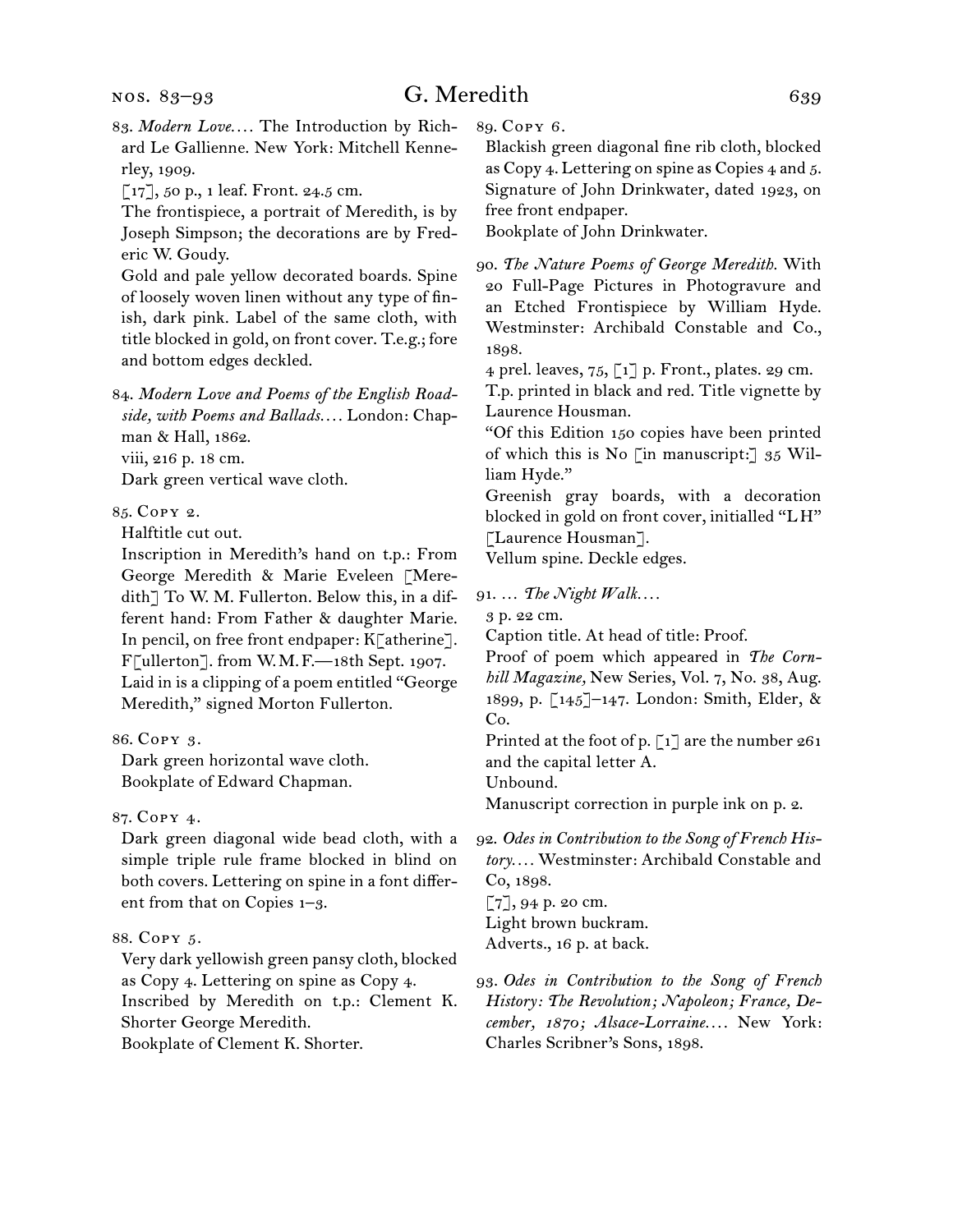[7], 94 p. 22 cm.

Deep red smooth cloth, front cover blocked in gold. T.e.g.; fore edges deckled.

94. *One of Our Conquerors. . . .* London: Chapman and Hall, Limited, 1891.

3 vols. 19.5 cm.

Vivid purplish blue morocco cloth, front cover blocked in black, back cover in blind. "George Meredith's Works" on verso of free front endpaper of each vol.

95. Copy 2.

Dark red smooth cloth, same blocking. Verso of free front endpaper blank.

96. ———*. . . .* Revised Edition. New York: Charles Scribner's Sons, 1897.

vii, 433 p. 19 cm.

"Copyright, 1897, by George Meredith."

American copyright edition; copyright August 20, 1897.

Orange wrappers.

97. *The Ordeal of Richard Feverel. A History of Father and Son. . . .* London: Chapman and Hall, 1859.

3 vols. 20.5 cm.

Dark grayish green diagonal wave cloth, covers and spine blocked in blind. Publisher's imprint at foot of spine.

Small circular book label with an embossed crest and the motto "Vincenti dabitur."

98. Copy 2.

Dark grayish olive diagonal wave cloth, same blocking in blind. Publisher's imprint at foot of spine.

"W. H. Smith & Son's Subscription Library," July 26th, 4 p., 16 cm., laid in Vol. i.

#### 99. Copy 3.

20 cm.

Grayish reddish brown sand cloth, different blocking in blind on covers, different style of lettering and no blocking on spine, and without publisher's imprint at foot of spine. Bookplate of Samuel Heiman.

100. *An Idyl of First Love. . . .* Portland Maine: Thomas B Mosher, 1906.

ix, 51 p. 14.5 cm.

T.p. printed in black and red.

The text consists of extracts from three chapters of *Richard Feverel.*

Yellowish white patterned parchment paper wrappers, printed in gold, over flexible boards. In dust jacket.

Unopened.

*The Ordeal of Richard Feverel. Czech*

101. *Zkouska Richarda Feverela. Historie otce a syna. . . .* Z angliciny prelozil Dr. Borivoj Prusik. Autorisované vydáni. Praha: J. Otta, 1902.

2 vols. Front. in Vol. i. 19.5 cm.

White illustrated wrappers, printed in red and gray. Adverts. on inside and outside back wrapper. On spine: Anglická Knihovna. r. II. Sv. 2. (ix.)

#### *The Ordeal of Richard Feverel. Italian*

102. … *Riccardo Feverel. . . .* Versione dall'inglese di L. Padoa. Milano: Emilio Croci, 1873.

2 vols. 16 cm.

Illustrated t.ps.

A condensed translation.

Brilliant yellow illustrated wrappers. The illustrations, which differ, are the same as those on t.ps but in reverse order. On outside front wrapper: Nuova raccolta di amene letture. N. 26 [27]. Adverts. on outside back wrapper.

#### *The Ordeal of Richard Feverel. Swedish*

103. *Richard Feverels Eldprof. En Historia om Far och Son. . . .* Öfversättning från Engelskan af N. Selander. Stockholm: Albert Bonniers Förlag  $\lceil 1907 \rceil$ .

2 vols. Front. in Vol. i. 18 cm.

Deep blue and dark blue Spanish marbled boards. Grayish blue rib cloth spine and corners. Leather label on spine. Sprinkled edges. White endpapers, with touches of blue marbling.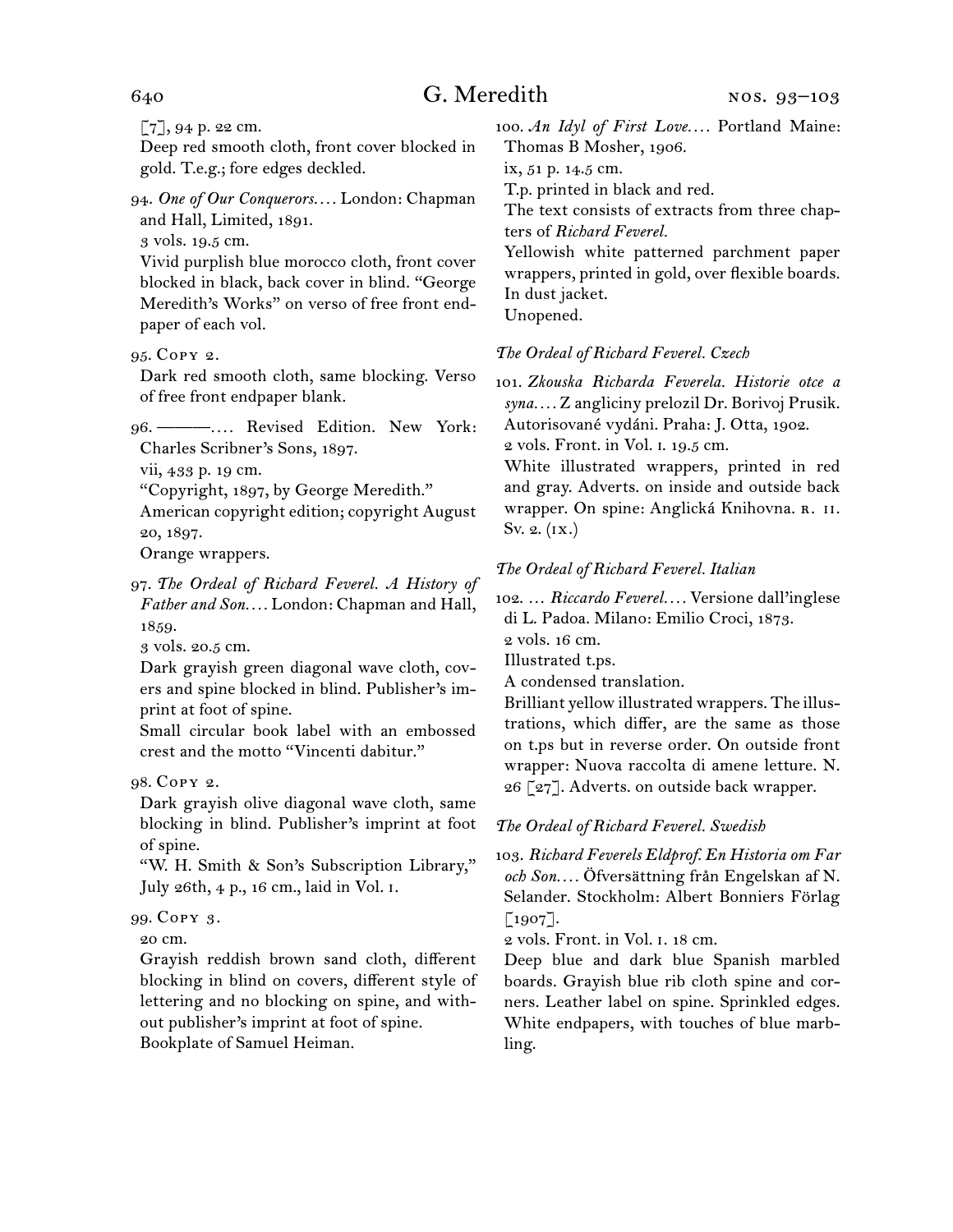#### nos. 104–113

# G. Meredith  $641$

In *Once a Week,* Vol. 1, No. 8, Aug. 20, 1859. London: Bradbury & Evans.

Page 160. Illus. 25.5 cm.

The illustration is by Hablot K. Browne.

The above issue contained in the bound volume. Dark purplish blue bead cloth, front cover and spine blocked in blind and gold, back cover in blind.

In READE collection  $[\text{cr } 56]$ .

105. *The Pilgrim's Scrip: or, Wit and Wisdom of George Meredith.* With Selections from His Poetry, and an Introduction*. . . .* Boston: Roberts Brothers, 1888.

1 prel. leaf, 1 [i.e. 50], [7]–258 p. Front. 18 cm. Introduction signed: M. R. F. Gilman.

White smooth cloth, with a pansy cloth pattern blocked in yellow on left half of front cover, spine, and right half of back cover, and a cut of a pilgrim blocked in gold on right half of front cover. A.e.g.

Bookplate of John Quinn.

106. Copy 2.

Grayish green smooth cloth, blocked as above but all in red. Top edges glazed, red.

#### 107. Copy 3.

Dark yellowish green smooth cloth, blocked as above, but with the pattern in red and the pilgrim in blue. Top edges glazed, red.

108. *The Pilgrim's Scrip. By Sir Austin Absworthy Bearne Feverel.* Collected from "The Ordeal of Richard Feverel" By George Meredith*. . . .* New York: Privately Printed for Scott-Thaw Co., 1903.

[5], 20 p. 13 cm.

"Copyright 1902 By Scott-Thaw Co."

Printed on verso of halftitle: To [line of dots] With the Compliments and good wishes of Scott-Thaw Co. Christmas, 1902.

Dark green flexible leather, front cover blocked and lettered in gold. T.e.g.

In a plain brown envelope addressed in ink to:

Maurice Buxton Forman Esqr 4 b. Marlborough Hill St. John's Wood N.W.

### 109. … *Poem. . . .*

In *The Bookman,* Spring Special Number, Vol. 64, No. 379, April 1923. London: Hodder & Stoughton Limited.

 $\lceil 1 \rceil$  p. Port. 33.5 cm.

At head of title: Supplement to "The Bookman," April, 1923.

Facsimile of an unpublished poem, printed on a pink sheet facing p. 19. The poem begins: Fresh Spring has come with flower & leaf to warm*. . . .*

White illustrated wrappers, printed in green, with a painting by Norman Price in full color at center of outside front wrapper.

110. *Poems. . . .* London: John W. Parker and Son  $\lceil 1851 \rceil$ .

 $\lceil 8 \rceil$ , 159,  $\lceil 1 \rceil$  p. 17.5 cm.

Dark violet vertical coarse dotted-line cloth, blocked in blind.

Inscribed on t.p.: To The Author of "Jane Eyre" with Geo. Meredith's respects.

111. Copy 2.

Moderate olive green vertical coarse dottedline cloth, same blocking in blind.

Original Errata slip inserted before free back endpaper. (See Forman, p. 4–5, for original and reprinted Errata slips.)

Inscribed by Meredith on dedication page: M. Auguste Dozon—from George Meredith.

## 112. Copy 3.

Dark olive green horizontal rib cloth, same blocking in blind.

Reprinted Errata slip tipped in on p.  $\lceil 1 \rceil$ .

#### 113. Copy 4.

As Copy 3, but without Errata slip.

With 33 original unsigned watercolor illustrations on t.p. and throughout the text.

Tipped in on halftitle is a six-line poem in Meredith's hand ("He comes astride the flanks of night").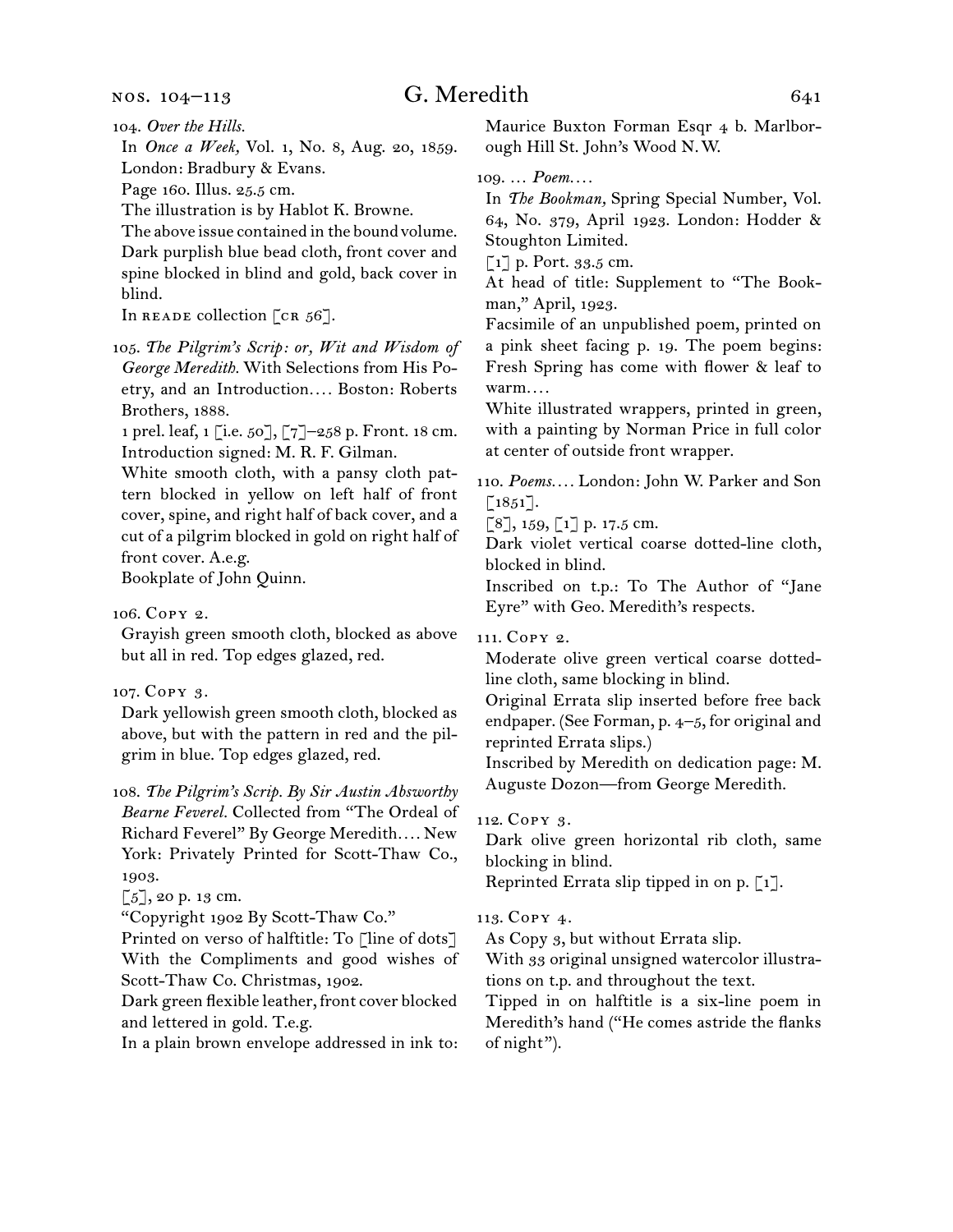# 642 G. Meredith

*Poems*

114. *The Works of George Meredith.* Volume xxxi. Westminster: Archibald Constable and Co., 1898.

 $[19]$ , 289,  $[1]$  p. 22.5 cm.

T.p. printed in black and red.

Halftitle: The Works of George Meredith. Poems. iii.

"This Edition is limited to one thousand and twenty-five copies all numbered. No. [in manuscript: J VI WMM."

Moderate pink linen. Yellowish white buckram spine. T.e.g.; fore and bottom edges deckled.

115. *Poems. . . .* New York: Charles Scribner's Sons, 1898.

2 vols. 19 cm.

Vol. i: "Copyright 1897, 1898, by George Meredith." Vol. II: "Copyright 1898, by George Meredith."

American copyright edition; copyright April 21, 1898.

Orange wrappers.

116. *Poems and Lyrics of the Joy of Earth. . . .* London: Macmillan and Co., 1883.

xi, 181 p., 1 leaf. 18 cm.

First edition.

Printer's imprint on verso of title leaf: London: R. Clay, Sons, and Taylor, Bread Street Hill, E.C.

Blackish blue smooth cloth. Patterned endpapers, black on grayish blue. Two different patterns appear in the copies below: (a) a group of five feathers on a background of vines with small circular leaves and (b) maidenhair.

## 117. Copy 1.

Endpapers: five feathers. "Catalogue of Works," April 1883, 32 p. at back. No errata slip. Page [ix], last line, "Revolt" correct. Pages 63-64 on a stub. Page  $\lceil 136 \rceil$  numbered "36."

## 118. Copy 2.

Endpapers: five feathers. Adverts. as above. No errata slip. "Revolt" correct. Pages 63-64 not on a stub. Page [136] numbered "36."

119. Copy 3.

Endpapers: five feathers. Adverts. as above. No errata slip. "Revolt" correct. Pages 63–64 not on a stub. Page 136 correctly numbered.

120. Copy 4.

As Copy 3. Imprint on spine slightly larger.

### 121. Copy 5.

Endpapers: maidenhair. No adverts. No errata slip. "Revolt" correct. Pages 63-64 not on a stub. Page [136] numbered "36." Imprint on spine of Copies  $5-7$  in a font different from that on spine of Copies 1–4.

### 122. Copy 6.

Endpapers: maidenhair. No adverts. Errata slip inserted. "Revotl" instead of "Revolt." Pages 63-64 not on a stub. Page  $\lceil 136 \rceil$  numbered "36."

## 123. Copy 7.

Endpapers: maidenhair. No adverts. Errata slip inserted. "Revotl" instead of "Revolt." Pages 63–64 not on a stub. Page 136 correctly numbered.

124. ———*. . . .* London: Macmillan and Co., 1883.

1 prel. leaf, ix, 181 p., 1 leaf. 18 cm.

Second edition.

Printer's imprint on verso of title leaf: Printed by R. & R. Clark, Edinburgh.

Blackish blue smooth cloth. Five feathers patterned endpapers, black on grayish blue.

Inscribed by Meredith on halftitle: To Mrs. Jim Gordon from her husband's & her own devoted friend GM.

## 125. Copies 2–4.

Maidenhair patterned endpapers, black on grayish blue. Font of publisher's imprint on spine differs from copy to copy.

126. *The Poems of George Meredith.* Edited by Phyllis B. Bartlett*. . . .* New Haven and London: Yale University Press, 1978.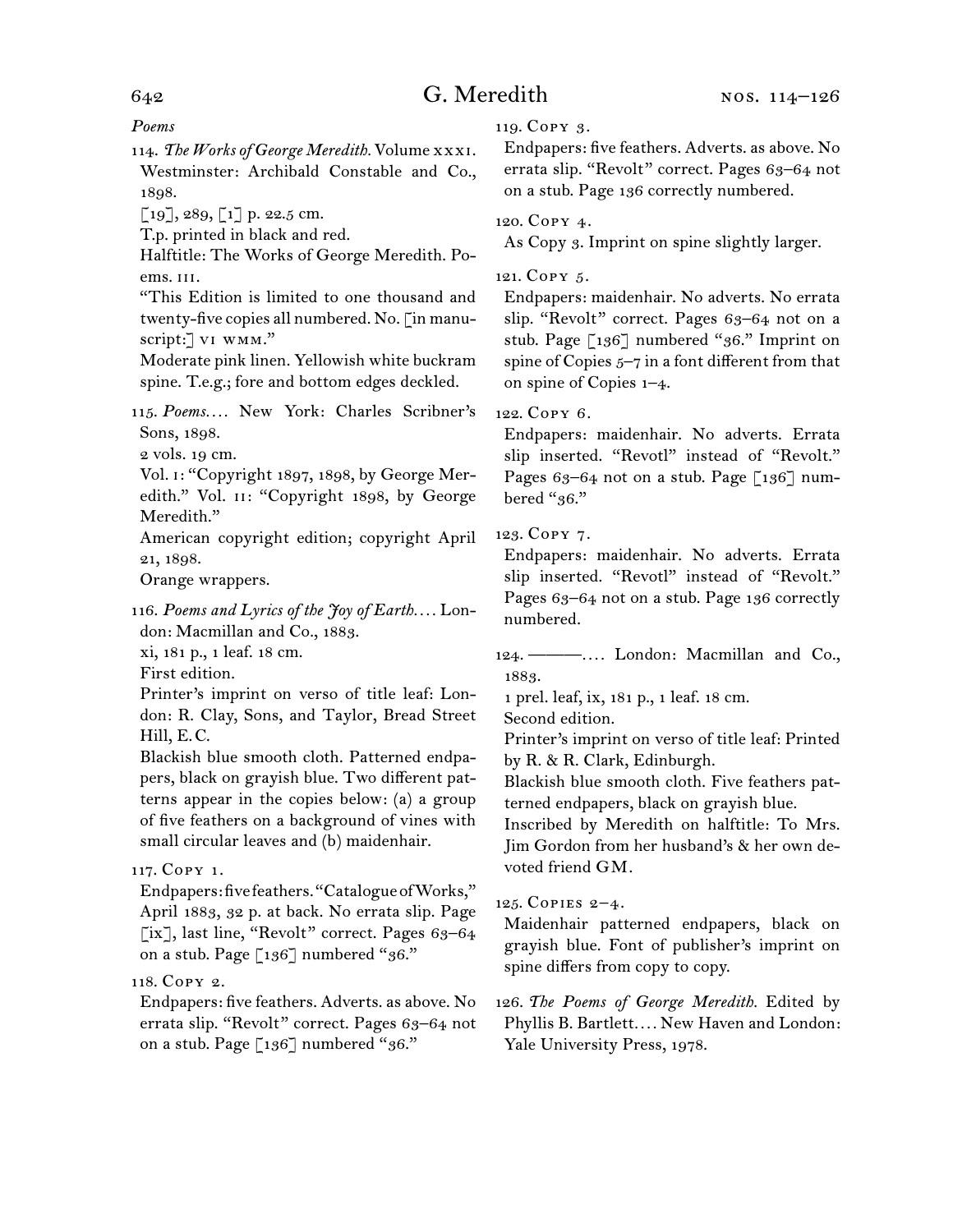# G. Meredith 643

2 vols. (xlix, 707; xiv, [709]–1253 p.). Fronts. 24 cm.

Dark red smooth cloth, front cover blocked in gold.

127. *Poems. The Empty Purse, with Odes to the Comic Spirit, to Youth in Memory, and Verses. . . .*  London: Macmillan and Co., 1892. [7], 136 p. 18 cm. On spine: The Empty Purse. Blackish blue smooth cloth.

128. *Poems Written in Early Youth. . . .* New York: Charles Scribner's Sons, 1898.

 $[4]$ , 182 p. 19.5 cm.

"Copyright, 1898, by Charles Scribner's Sons." In the copyright notice "George Meredith" has been written in ink below "Charles Scribner's Sons," which has been lined out in ink.

American copyright edition; copyright August 24, 1898.

Orange wrappers.

129. *Poems Written in Early Youth* (published in 1851), *Poems from 'Modern Love'* (first edition), *and Scattered Poems. . . .* London: Constable and Company Ltd., 1909. viii, 269 p. 19.5 cm. Light brown buckram.

130. *The Poetical Works of George Meredith.* With Some Notes by G. M. Trevelyan.... London: Constable and Company Ltd, 1912. 1 prel. leaf, xv, [1], 623 p. 20.5 cm. Blackish blue smooth cloth. T.e.g. Bookplate of E. J. Lyon.

131. *A Reading of Earth....* London and New York: Macmillan and Co., 1888. vi, 136 p. 18 cm.

Blackish blue smooth cloth. At foot of spine: Macmillan[.] Maidenhair patterned endpapers, black on grayish blue.

"By the same Author," unnumbered leaf inserted before p. [i].

Bookplates of Fred. H. Evans and John C. Eckel.

132. Copy 2.

Deep yellowish brown smooth cloth. Lettering on spine in a different font and with a decorative device blocked in gold. No imprint at foot of spine. Bevelled boards. T.e.g. White endpapers.

Lacks advertisement leaf.

Calling card of Emily Naucarrow Wakem, whose initials, dated May the 23 1892, are inscribed on t.p.

133. *A Reading of Life, with Other Poems....* Westminster: Archibald Constable & Co Ltd, 1901.

viii, 127,  $\lbrack 1 \rbrack$  p. 20 cm. Deep brown buckram.

134. ———*. . . .* New York: Charles Scribner's Sons, 1901.

viii, 128 p. 19.5 cm.

Moderate olive green vertical rib cloth, with a cut of trees blocked in gold on front cover and a simple frame blocked in very dark yellowish green on both covers. T.e.g.; fore edges deckled. Bookplate of William Maxse Meredith.

135. *Rhoda Fleming. A Story. . . .* London: Tinsley Brothers, 1865.

3 vols. 19.5 cm.

Dark olive green coarse sand cloth, covers blocked in blind, spine blocked in gold. Publisher's imprint at foot of spine.

Inscribed by Meredith in pencil on halftitle of Vol. i: Dr. Jessopp from GM. In ink in Dr. Jessopp's hand on t.p. of Vol. i: A. Jessopp. 1865 School House Norwich.

136. Copy 2.

19 cm.

Without halftitles.

Deep reddish orange embossed cloth, similar to honeycomb, different blocking in blind on covers, no blocking on spine. No imprint at foot of spine.

W. H. Smith & Son Library stamp embossed in blind on free front endpaper of Vol. i.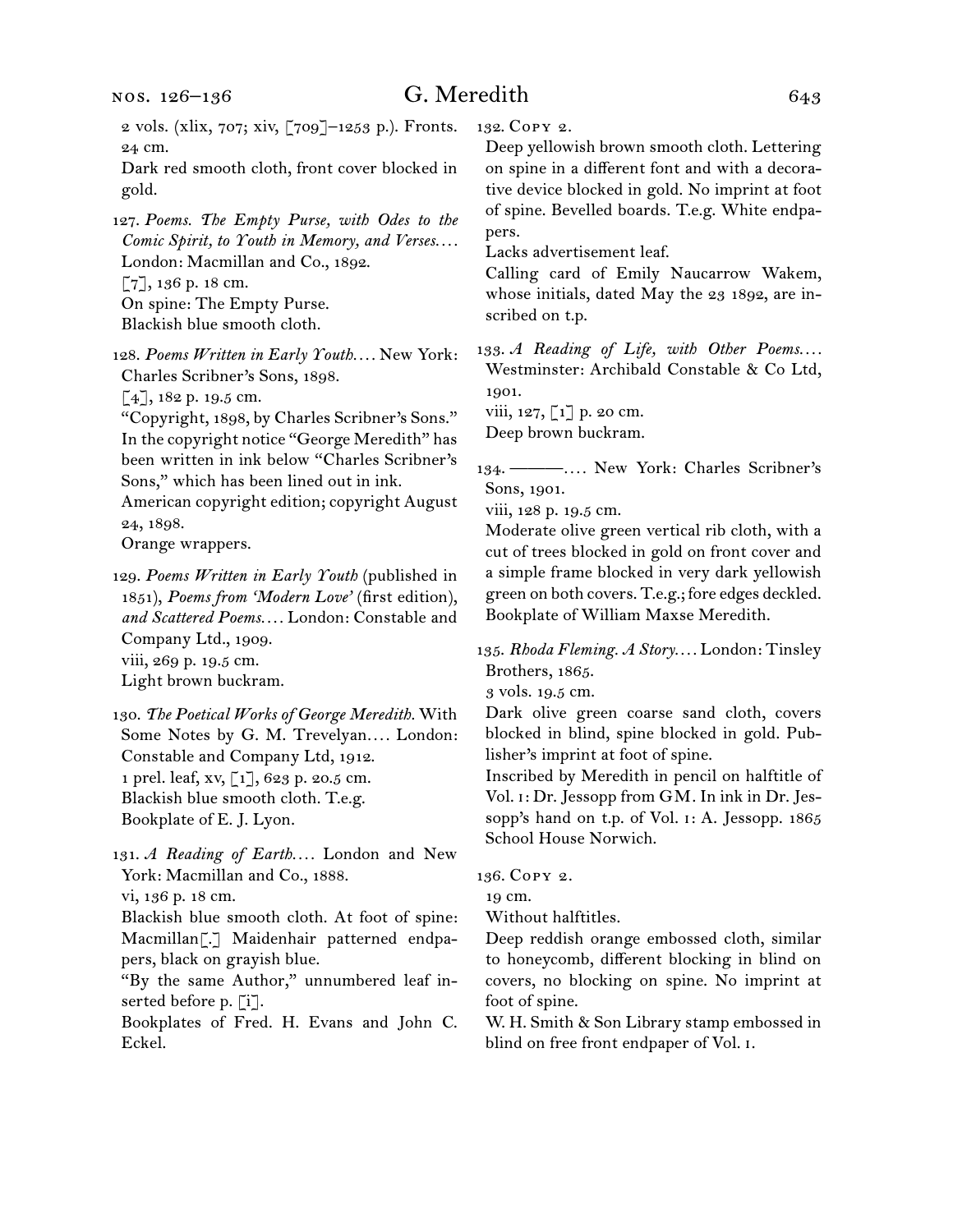137. ———*. . . .* Revised Edition. New York: Charles Scribner's Sons, 1897.

vii, 416 p. 19 cm.

"Copyright, 1897, by George Meredith."

American copyright edition; copyright March 24, 1897.

Orange wrappers.

*Sandra Belloni.* See *Emilia in England.*

138. *Selected Letters of George Meredith.* Edited by Mohammad Shaheen. New York: St. Martin's Press [1997].

xvii, 287 p. Front. 24 cm.

"W. M. Meredith's Correspondence with Scribner," p. 211–254. The correspondence forms part of the Archives of Charles Scribner's Sons in the Princeton University Library. Black buckram, spine blocked in gold.

139. *Selected Poems. . . .* Westminster: Archibald Constable and Co., 1897.

vii,  $\lceil 1 \rceil$ , 245,  $\lceil 1 \rceil$  p. 20 cm.

Light brown buckram. Deckle edges.

Adverts., [2] p., and advertisement catalogue, 16 p., 18.5 cm., at back.

140. Copy 2.

Deep brown buckram. Deckle edges. Publisher's imprint on spine larger.

Adverts.,  $\lceil 2 \rceil$  p. as above, but no catalogue. Tipped in on front endpapers are two clippings, one a photograph of Meredith's Swiss Chalet, the other an 18-line poem by Thomas Hardy entitled "George Meredith."

141. ———*. . . .* New York: Charles Scribner's Sons, 1897.

vii, [1] p., 1 leaf, 249, [1] p. Front. 18 cm. T.p. printed in red and black.

Moderate olive smooth cloth, front cover and spine blocked in gold. T.e.g. Title on front cover and on spine: Poems by George Meredith.

142. *The Sentimentalists. An Unfinished Com-* $\ell d\mathbf{y}$ ...

In *Scribner's Magazine,* Vol. 48, No. 2, Aug.

1910. New York: Charles Scribner's Sons.

Pages [129]-141. 25.5 cm.

Moderate orange yellow and pale orange yellow wrappers.

143. *The Shaving of Shagpat. An Arabian Entertainment. . . .* London: Chapman and Hall, 1856.

viii, 384 p. 20.5 cm.

Deep red vertical rib cloth, covers and spine blocked in blind. Title on front cover. Publisher's imprint at foot of spine.

144. Copy 2.

19.5 cm.

Grayish reddish brown pebble cloth, different blocking in blind on covers, spine with gold bands at head and foot and price (10/6) below author's name. No title on front cover. No imprint on spine. Lettering on spine differs from that on Copy 1. Sprinkled edges, reddish brown.

145. ———*. . . .* Revised Edition. New York: Charles Scribner's Sons, 1898.

vi, 249 p. 18.5 cm.

"Copyright, 1898, by George Meredith."

American copyright edition; copyright January 22, 1898.

Orange wrappers.

*The Shaving of Shagpat. French*

146. … *Shagpat Rasé.* Traduction de Hélène Boussinesq et René Galland. Edition Originale. Paris: Editions de la Nouvelle Revue Francaise, 1921.

250 p., 1 leaf. 19 cm.

No. 464 of 940 copies.

Yellowish white wrappers, printed in red and black.

147. *Short Stories. The Tale of Chloe—The House on the Beach—Farina—The Case of General Ople and Lady Camper. . . .* Revised Edition. New York: Charles Scribner's Sons, 1898.

 $[5]$ , 315 p. 19 cm.

"Copyright, 1898, by George Meredith."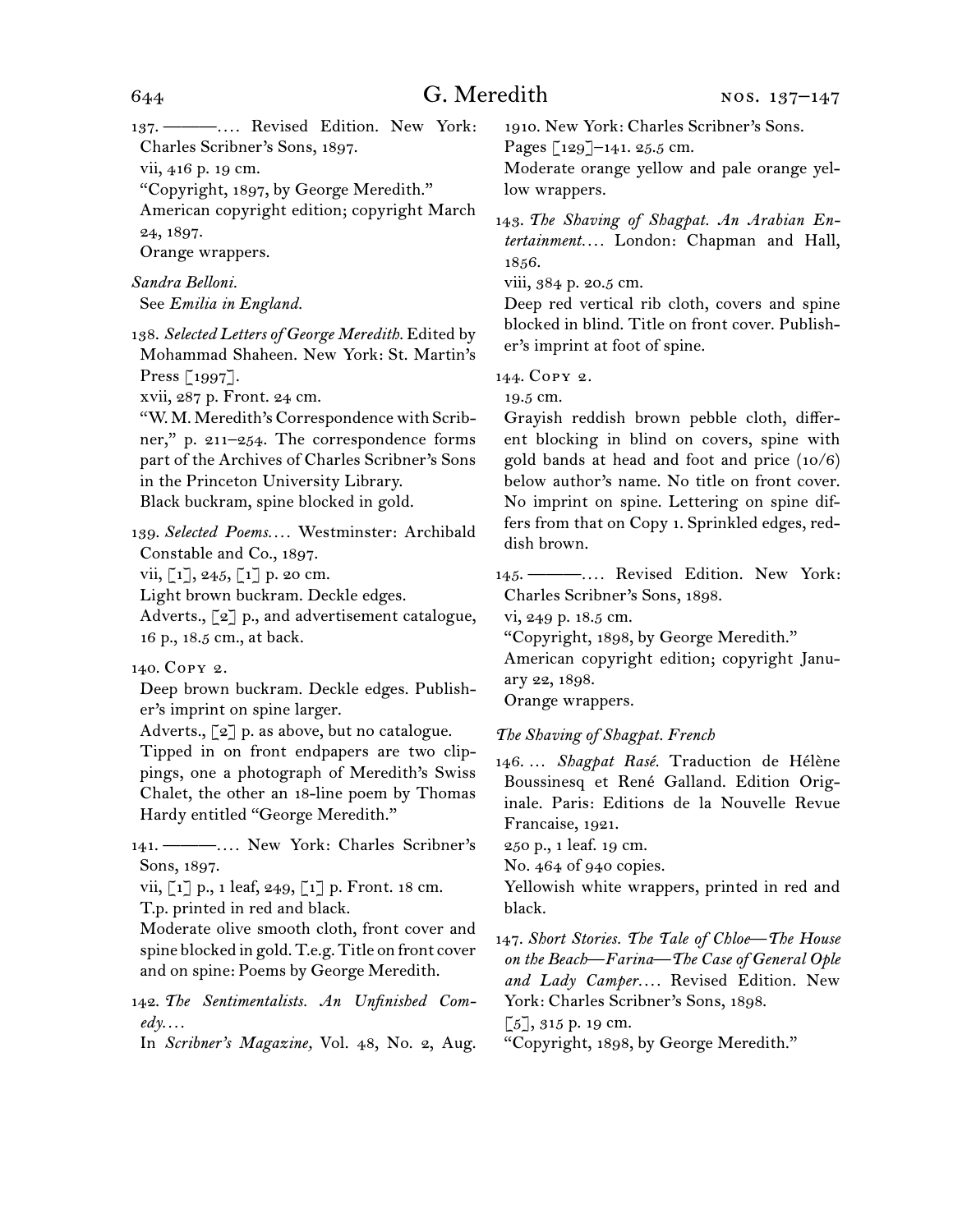American copyright edition; copyright February 15, 1898.

Orange wrappers.

148. *The Song of Courtesy.*

In *Once a Week,* Vol. 1, No. 2, July 9, 1859. London: Bradbury & Evans.

Page 30. Illus. 25.5 cm.

The illustration is by John Tenniel.

The above issue contained in the bound volume.

Dark purplish blue bead cloth, front cover and spine blocked in blind and gold, back cover in blind.

In READE collection  $[\text{cr } 56]$ .

149. *The Story of Bhanavar the Beautiful. . . .*Westminster: Archibald Constable and Company, Ltd., 1900.

 $[4]$ , 134,  $[1]$  p. 14 cm.

T.p. printed in black and red.

Grayish yellowish brown boards, with Meredith's signature blocked in gold on front cover. White vellum spine. T.e.g.

150. *The Tale of Chloe: An Episode in the History of Beau Beamish. . . .* New York: John W. Lovell Company [1890].

144 p. 18 cm.

Dark reddish orange illustrated wrappers, printed in blue. On outside front wrapper: Lovell's Westminster Series. No. 6. Adverts. on inside front and inside and outside back wrappers.

151. ———*. . . .* Portland, Maine: Thomas B. Mosher, 1899.

 $[4]$ , 115,  $[1]$  p. 18 cm.

T.p. printed in black and red.

On halftitle: Old World Series.

"This First Edition on Van Gelder paper consists of 925 copies."

Yellowish white flexible parchment paper boards, with a decoration printed in brown on front cover. Boards cut flush with top and bottom edges of the pages. Parchment paper overlaps boards at sides and is creased downward to look somewhat like a case. Deckle edges.

152. ———*. . . .* Portland, Maine: Thomas B. Mosher, 1899.

 $[4]$ , 115,  $[1]$  p. 18 cm.

T.p. printed in black and red.

On halftitle: Old World Series.

"Of this book 100 copies are printed on Japan vellum. This is no. [in manuscript:] 88."

Yellowish white flexible parchment paper boards, with a decoration printed in brown on front cover. Boards cut flush with top edges of the pages. Parchment paper overlaps boards at sides and is creased downward to look somewhat like a case.

Bookplate of John Quinn.

153. *The Tale of Chloe—The House on the Beach— Farina—The Case of General Ople and Lady Camper. . . .* London, New York and Melbourne: Ward, Lock & Bowden, Limited, 1894.

vii, 345 p. Front., plate. 23.5 cm.

The frontispiece is a reproduction of a photograph of Meredith by J. H. Roller; the plate is an engraving of a drawing by T. Vulliamy of The Châlet, Box Hill.

Large paper edition. "Of this edition only 250 copies have been printed, of which this is No. [in manuscript:] 187."

Greenish gray boards. Yellowish white parchment paper spine. Deckle edges.

154. ———*. . . .* London, New York and Melbourne: Ward, Lock & Bowden, Limited, 1894.

[iii]–vii, 345 p. 19.5 cm.

Dark olive smooth cloth.

Inscribed by Meredith on halftitle: To John Sargent from George Meredith.

155. Copy 2.

Imprint at foot of spine in a different font.

156. ———*. . . .* Colonial Edition. London, New York and Melbourne: Ward, Lock & Bowden, Limited, 1895.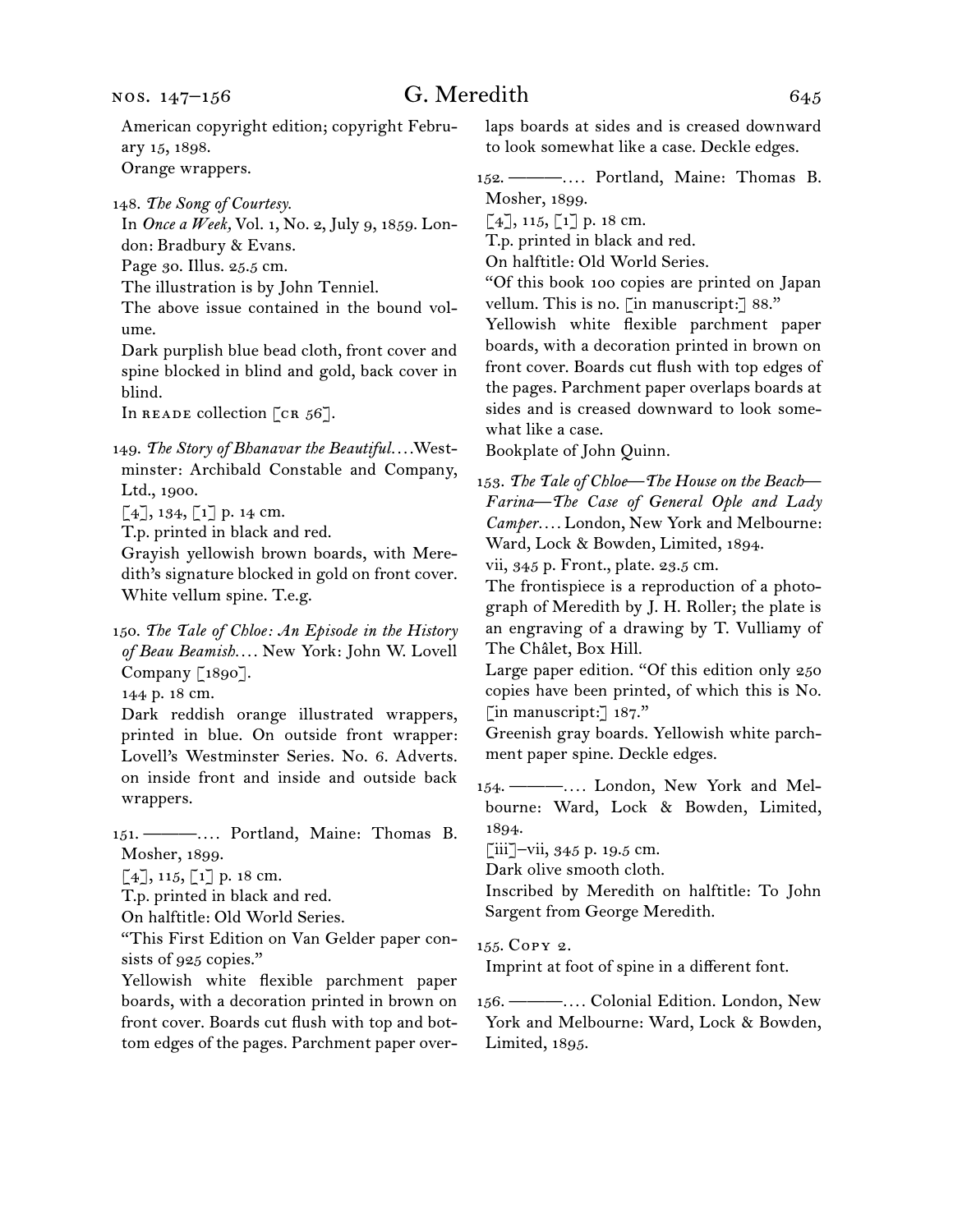2 prel. leaves, 345 p. 18 cm.

On halftitle: Ward, Lock & Bowden's Colonial Library.

Light olive binder's cloth.

Bookplate of John W. Alexander [and] Elizabeth A. Alexander.

157. ———*. . . .* New York, also London and Melbourne: Ward, Lock & Bowden, Limited  $\lceil$ n.d.].

[iii]–vii, 345 p. Front., plate. 19.5 cm.

Frontispiece and plate as in large paper edition.

Dark olive smooth cloth.

Inscription dated 1898 on free front endpaper.

158. *The Three Maidens.*

In *Once a Week,* Vol. 1, No. 5, July 30, 1859. London: Bradbury & Evans.

Page 96. Illus. 25.5 cm.

The illustration is by Hablot K. Browne.

The above issue contained in the bound volume.

Dark purplish blue bead cloth, front cover and spine blocked in blind and gold, back cover in blind.

In READE collection  $[\text{cr } 56]$ .

159. *The Tragic Comedians. A Study in a wellknown Story.* (Enlarged from the Fortnightly Review.)*. . . .* London: Chapman and Hall, Limited, 1880.

2 vols. 18.5 cm.

Dark grayish olive diagonal fine rib cloth, front cover and spine blocked in black, back cover in blind.

Adverts., [2] p., and "Catalogue of Books," Nov. 1880, 27, [1] p., at back of Vol. II.

160. Copy 2.

Second issue, with a new t.p. Imprint varies: London: Chapman and Hall, Limited, 1881. Binding as above.

Adverts. as above, except that in this copy the catalogue starts on p.  $\lceil 3 \rceil$ , with p.  $\lceil 1-2 \rceil$  at the end.

Bookplate of Stanley G. Harding.

161. … *The Tragic Comedians. A Study in an Old Story. . . .* New York: George Munro [1881].

30 p. 32 cm. Cover title. At head of title: The Seaside Library. Vol. 46, No. 939. February 18, 1881.

No wrappers; stitched.

"The Seaside Library,"  $\lceil 6 \rceil$  p. at back.

Stamped on t.p.: Library of Congress Copyright [in pencil:] 3439 [stamped:] 1881.

162. *The Tragic Comedians. A Study in a wellknown Story. . . .* Revised and Corrected by the Author. With an Introductory Note on Ferdinand Lassalle, by Clement Shorter. London, New York, and Melbourne: Ward, Lock, Bowden & Co., 1892.

xxxv, 258 p. Front., ports. 19.5 cm.

Dark grayish olive smooth cloth.

163. *The Tragic Comedians. A Study in a Well-Known Story. . . .* Revised Edition. New York: Charles Scribner's Sons, 1898.

 $[2]$ , 157 p. 19 cm.

"Copyright, 1892, by Roberts Brothers[.] Copyright, 1898, by Charles Scribner's Sons." In the copyright notice "George Meredith" has been written in ink below "Charles Scribner's Sons," which has been lined out in ink.

American copyright edition; copyright January 22, 1898.

Orange wrappers.

*The Tragic Comedians. German*

164. *Die Tragischen Komödianten. . . .* (*Eine in Betracht gezogene alte Geschichte.*) Ubersetzt von I. L. Benecke*. . . .* London: Siegle, Hill & Co., 1909.

280 p. 19.5 cm.

Grayish yellow green wrappers.

Laid in: [2] p. flier of "Press Notices."

165. *Twenty Poems. . . .* London, 1909.

viii, 43,  $\lceil 1 \rceil$  p. 20 cm.

"The issue of this privately printed book consists of twenty-five numbered copies. This is number [in manuscript:] 18."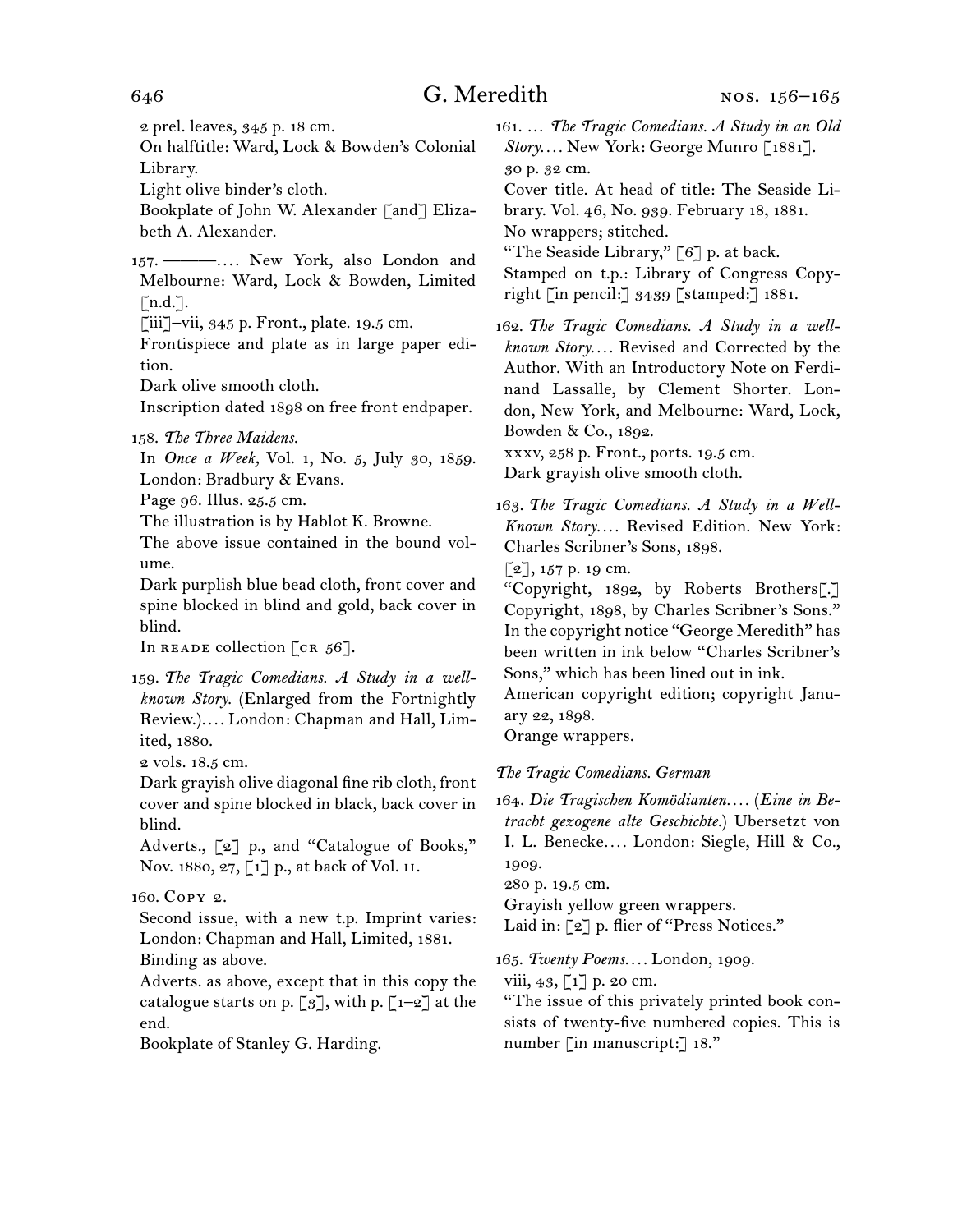nos. 165–173

## G. Meredith 647

White buckram. Bevelled boards. Deckle edges.

See following item.

166. *Unacknowledged Poems Contributed to 'Household Words'. . . .* London, 1909.

 $\left[\begin{matrix} \text{viii} \end{matrix}\right], 43, \left[\begin{matrix} 1 \end{matrix}\right]$  p. 19 cm.

"Only twenty-five copies of this book have been printed, of which this is No*. . . .*"

Five loose signatures.

Stamped on first page of each signature: Ballantyne & Co. Ld. […] First Proof Date [in manuscript:] 27.v.9.

One manuscript correction, on p. [v]. This is a proof of *Twenty Poems.*

167. *Unpublished Letters of George Meredith.*

In *The Nineteenth Century and After,* Vol. 103, No. 612, Feb. 1928. London: Constable & Co. Ltd.; Paris: Messageries Hachette; New York: Leonard Scott Publication Co.

Pages 149–162. 24.5 cm.

"Arranged by R. E. Gordon George."

Light greenish blue wrappers, printed in blue. In HARDY collection  $[HA 96]$ .

In *The Nineteenth Century and After,* Vol. 103, No. 612, Feb. 1928. New York: Leonard Scott Publication Company; London: Constable & Co. Ltd.

Pages 149–162. 24.5 cm.

"Arranged by R. E. Gordon George."

Very light greenish blue wrappers, printed in black.

169. *Up to Midnight. . . .* A Series of Dialogues Contributed to The Graphic, Now Reprinted for the First Time. Boston: John W. Luce and Company, 1913.

[9], 84 p. 19 cm.

Light grayish yellowish brown marbled boards resembling antique spot marbling. Black buckram spine and corners. Paper labels on spine and front cover, printed in black and red. Bookplate of John Quinn.

170. *Vittoria. . . .* London: Chapman & Hall, 1867.

3 vols. 20 cm.

Very deep purplish red sand cloth, covers blocked in blind, spine blocked in gold.

171. ———*. . . .* Revised Edition. New York: Charles Scribner's Sons, 1897.

vii, 516 p. 19 cm.

"Copyright, 1897, by George Meredith."

American copyright edition; copyright March 17, 1897.

Orange wrappers.

172. *"Whether we die, or we live."* (*Ob wir lebendig, ob todt.*) Poetry by George Meredith. German Version by Kate Freiligrath Kroeker. [Music by] Frances Allitsen. [New York]: G. Schirmer, c1899.

Outside front wrapper, printed in black and red, with title: Three Songs by Frances Allitsen. [The other two songs are not included.] Inside front wrapper, blank. Page [1], "Whether we die, or we live," the poem. Pages  $2-5$ , words in English and German, and music. Page [6], blank. Inside back wrapper, blank. Outside back wrapper, adverts. 33.5 cm.

Caption title from p. 2.

Wrappers of same paper as text; unstitched.

#### contributions

173. *The Art of Authorship. Literary Reminiscences, Methods of Work, and Advice to Young Beginners, Personally Contributed by Leading Authors of the Day.* Compiled and Edited by George Bainton. London: James Clarke & Co., 1890. x p., 1 leaf, 355, [1] p. 19.5 cm. Contribution by G. Meredith, p. 129–132. Dark blue smooth cloth, front cover and spine

blocked in gold and black.

"James Clarke & Co.'s Books," dated 1/6/90, 8 p. at back.

In collins collection [wc 268].

 $168.$  ——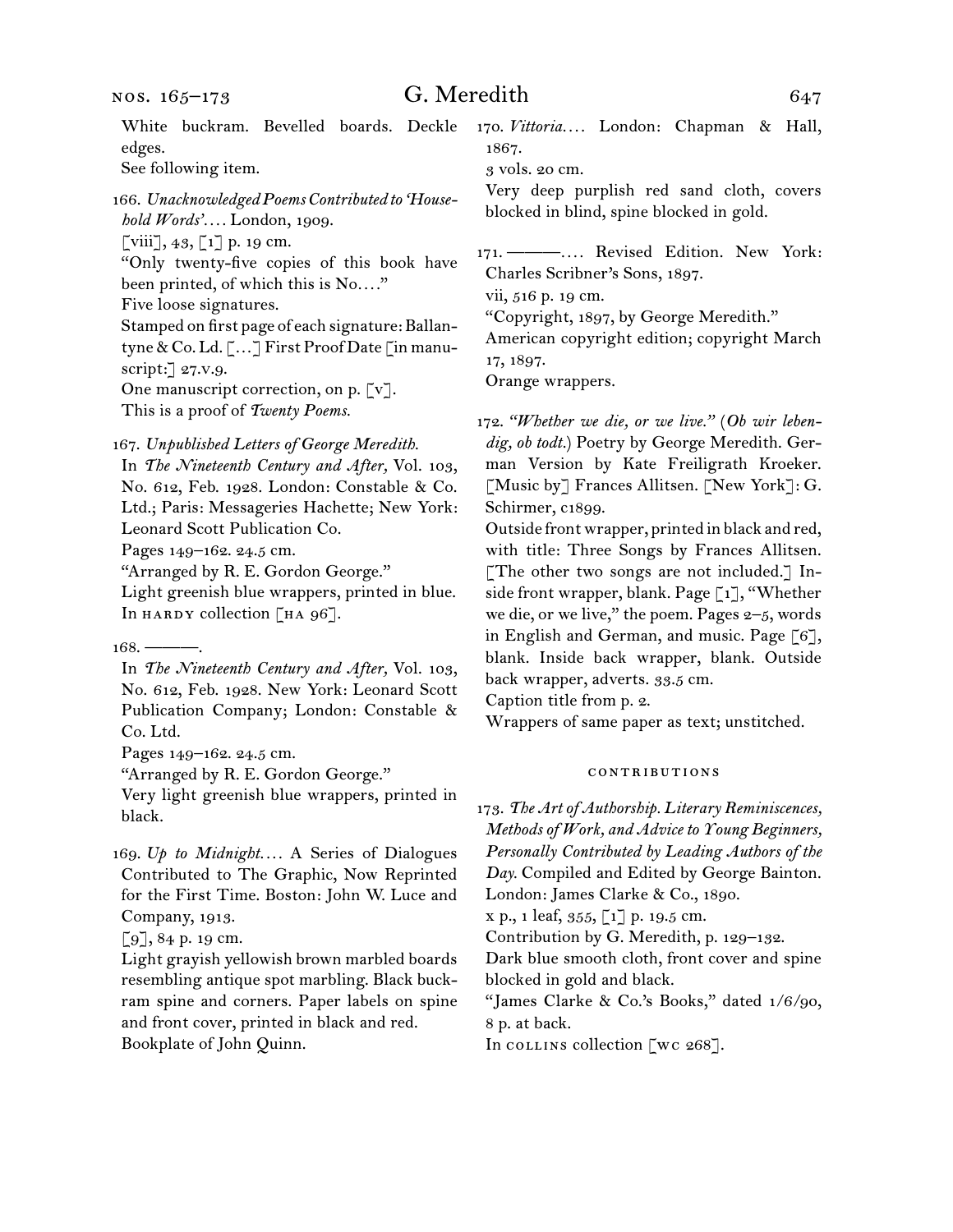174. BUTCHER, ALICE MARY BRANDRETH, LADY.

*Memories of George Meredith, O.M. . . .* With Three Illustrations. London: Constable and Company Ltd, 1919.

viii, 151 p. Front., plates. 20 cm.

Letters from Meredith, in whole or in part, some in verse or including verse, to Alice Brandreth (Mrs. James Gordon, later Lady Butcher), her mother, Mrs. E. L. Brandreth, and James Gordon, p. 23–24, 30–31, 39, 47–49, 54, 56, 63–71, 73–75, 85–86, 88–89, 101–102, 105–106, 115–116, 118–123, 134, 138–145, 148–149.

Blue buckram, with Meredith's monogram within an ornamented oval blocked in gold on front cover.

175. *Fine Passages in Verse and Prose; Selected by Living Men of Letters. I.*

In *The Fortnightly Review,* New Series, No. 248, Aug. 1887. London: Chapman and Hall, Limited [etc.].

Pages [297]–316. 25 cm.

George Meredith's selections and commentary, p. 310–313.

The sheets of the article extracted and bound with the original pale yellowish pink wrappers, and adverts. at front and back.

Dark grayish green vertical straight grain morocco cloth. T.e.g.

In HARDY collection  $[HA 364]$ .

176. *Household Words. A Weekly Journal.* Conducted by Charles Dickens. Volumes i–xix, Nos. 1-479, March 30, 1850-May 28, 1859. London: Office.

19 vols. 24 cm.

Contributions by Meredith and other authors included in this catalogue are identified in Anne Lohrli, *Household Words; A Weekly Journal 1850–1859 Conducted by Charles Dickens*  (Toronto, 1973).

Vols. i–vi, blue, red, and brown Spanish marbled boards, brown calf spine and corners. Vols. vii–xix, bluish green vertical cord cloth (shade and texture of cloth varying), covers and spine blocked in blind.

Bookplate of Wedderburn in Vols. i–vi.

In dickens collection  $\lceil$  cd  $569\rceil$ .

The Parrish Collection includes also separate numbers of *Household Words,* which are entered in this catalogue under the names of the contributors and the titles of the contributions.

177. Le Gallienne, Richard.

*The Romantic '90s. . . .* Garden City, New York: Doubleday, Page & Company, 1925.

[11], 271 p. Front., facsims. 21.5 cm.

Two letters from George Meredith to Le Gallienne: Dec. 22, 1891 (reproduced in facsimile, p. 47–50) and Dec. 21, 1894, p. 37–39.

Embossed pink boards. Black vertical rib cloth spine. Paper label on spine. T.e. pink.

178. *The May Book.* Compiled by Mrs. Aria in Aid of Charing Cross Hospital.... London: Macmillan & Co. Limited, 1901.

xii, 164 p. Front., plates (some colored), illus., facsims., music. 29.5 cm.

"The Main Regret," by George Meredith, p. 38, with facsim. of the autograph manuscript of the poem, plate facing p. 38.

Light blue buckram, with a design on front cover blocked in light brown, black, gray, and pink.

Adverts., 16 p. at back.

In HARDY collection [HA 390].

179. Okakura, Yoshisaburo.

*The Japanese Spirit. . . .* With an Introduction by George Meredith. London: Archibald Constable and Company, Ltd., 1905.

xiv, 15–132 p. 20 cm.

"Introduction," p. ix–xiv.

Very dark green fine buckram, with a floral decoration blocked in green and pink on front cover. Deckle edges.

180. Shorter, Dora Sigerson.

*The Collected Poems of Dora Sigerson Shorter.* With an Introduction by George Meredith. London: Hodder and Stoughton, 1907.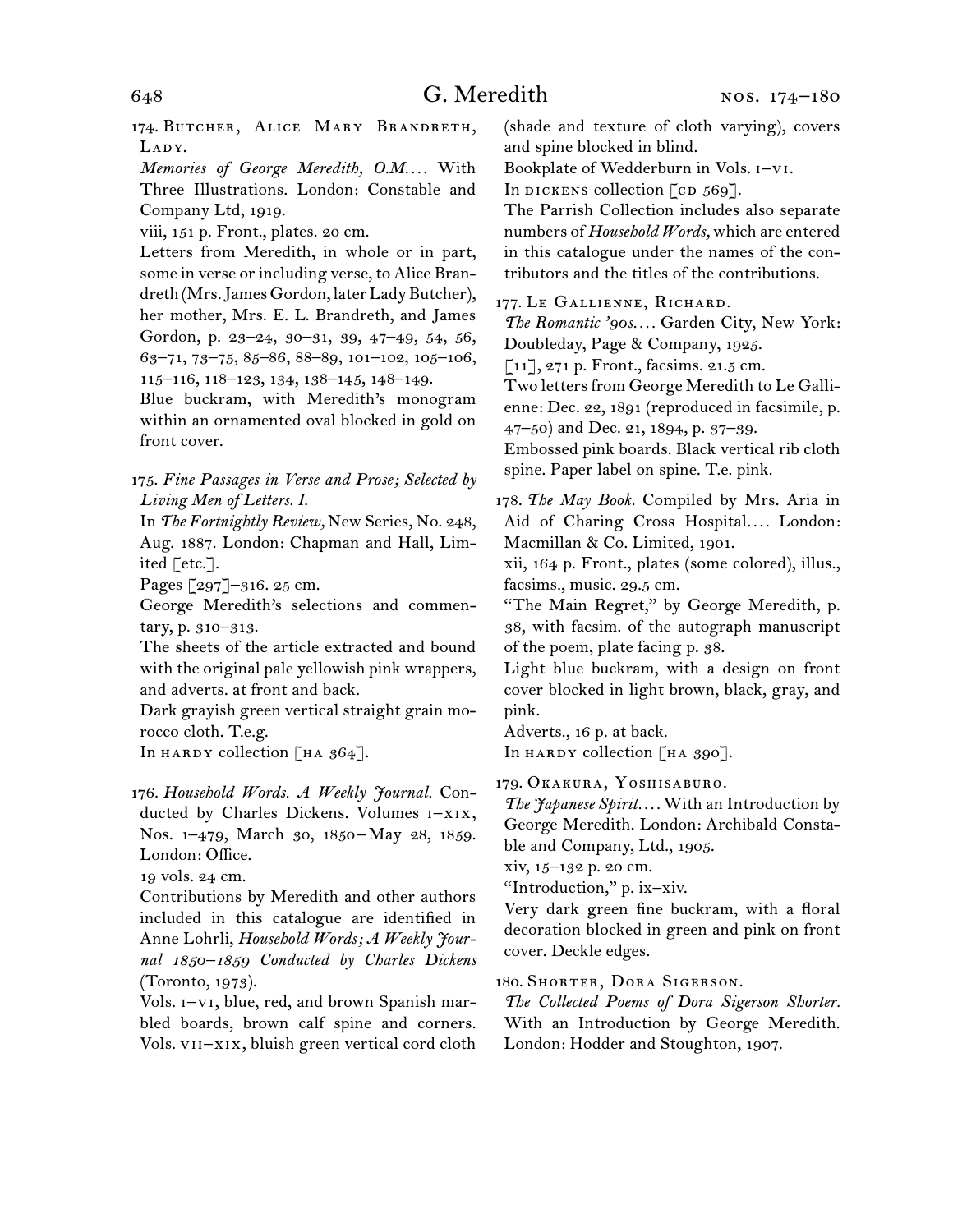nos. 180–185

# G. Meredith 649

xvi, 292 p. 21 cm. "Introduction," p. v–viii. Dark olive green smooth cloth. T.e.g. Bookplate of R. N. Green-Armytage.

181. *Songs from the Novelists, from Elizabeth to Victoria.* Edited, with Introduction and Notes, by William Davenport Adams*. . . .* London: Ward and Downey, 1885.

xxviii, 155 p. 22.5 cm.

Printed in brown.

"Almeryl's Songs" (i and ii) and "Hunting Glee," by George Meredith, p. 139–141.

Dark greenish blue smooth cloth, lettered in red and with two small leaf decorations blocked in gold on front cover, back cover blocked in red. Vellum spine, decorated in brown and gold. T.e.g.; fore and bottom edges deckled.

Inscription on pastedown front endpaper: Thomas Hutchinson No. 3134. Tipped in on p. [v] is the front of an envelope addressed to Hutchinson in the hand of W. D. Adams, Oct. 5, 1892.

Bookplate of Carroll Atwood Wilson. In HARDY collection  $\lceil$  HA 396].

182. Thackeray, William Makepeace.

*The Four Georges. . . .* With an Introduction by George Meredith. London: Blackie & Son Ld. [1903].

vii, 192 p. Front. 15.5 cm.

T.p. and frontispiece decoration matches that on endpapers.

On halftitle: Red Letter Library.

Headlines printed in red.

"The Text of this edition of *The Four Georges*  has been revised, and the Notes have been prepared, by Mr. Thomas Bayne."—p. 165.

"Introduction," p. iii–vi.

Dark olive green smooth cloth, with stylized floral decorations blocked in gold on front cover and on spine. T.e.g. Decorated endpapers, moderate olive on grayish greenish yellow.

Inscribed by Meredith on recto of frontispiece

leaf: To my friend Edward Clodd George Meredith.

#### meredithiana

183. Barrie, Sir James Matthew, Bart. *George Meredith. . . .* Portland Maine: Thomas B Mosher, 1911.

vi p., 1 leaf, 9, [1] p., 1 leaf. 14.5 cm.

T.p. and colophon printed in black, with borders and device in red. Initial letters in text and borders on each page in red.

Halftitle: George Meredith 1909. Poem by R. Brimley Johnson on verso of halftitle.

"G.M. 1828–1909," by Thomas Hardy, leaf following p. vi.

"Nine hundred and fifty copies of this book printed on Van Gelder hand-made paper and the type distributed."

Yellowish white decorated parchment paper wrappers, lettered in dark green on outside front wrapper and spine, with a border in dark red on outside front wrapper and a stylized flower in dark green and dark red on outside back wrapper; folded over flexible boards. No endpapers. Deckle edges. Four blank leaves at front and six at back.

Other copies and editions are in BARRIE and HARDY collections [JB 64 and HA  $344$ ].

184. *Illustrations Prepared for the Memorial Edition of the Works of George Meredith.* 60 Photogravures and 4 Collotypes of Reproductions of Manuscripts. London: Constable and Company Ltd, 1911.

13 p., 64 plates. 22.5 cm. Unbound.

185. Le Gallienne, Richard.

*George Meredith: Some Characteristics. . . .* With a Bibliography by John Lane. London: Elkin Mathews, 1890.

 $\lbrack 13 \rbrack$ , 168, lxxv,  $\lbrack 1 \rbrack$  p. Front., plate. 20 cm.

Dark blue smooth cloth.

"New & Forthcoming Works," Oct. 1890, viii p. at back.